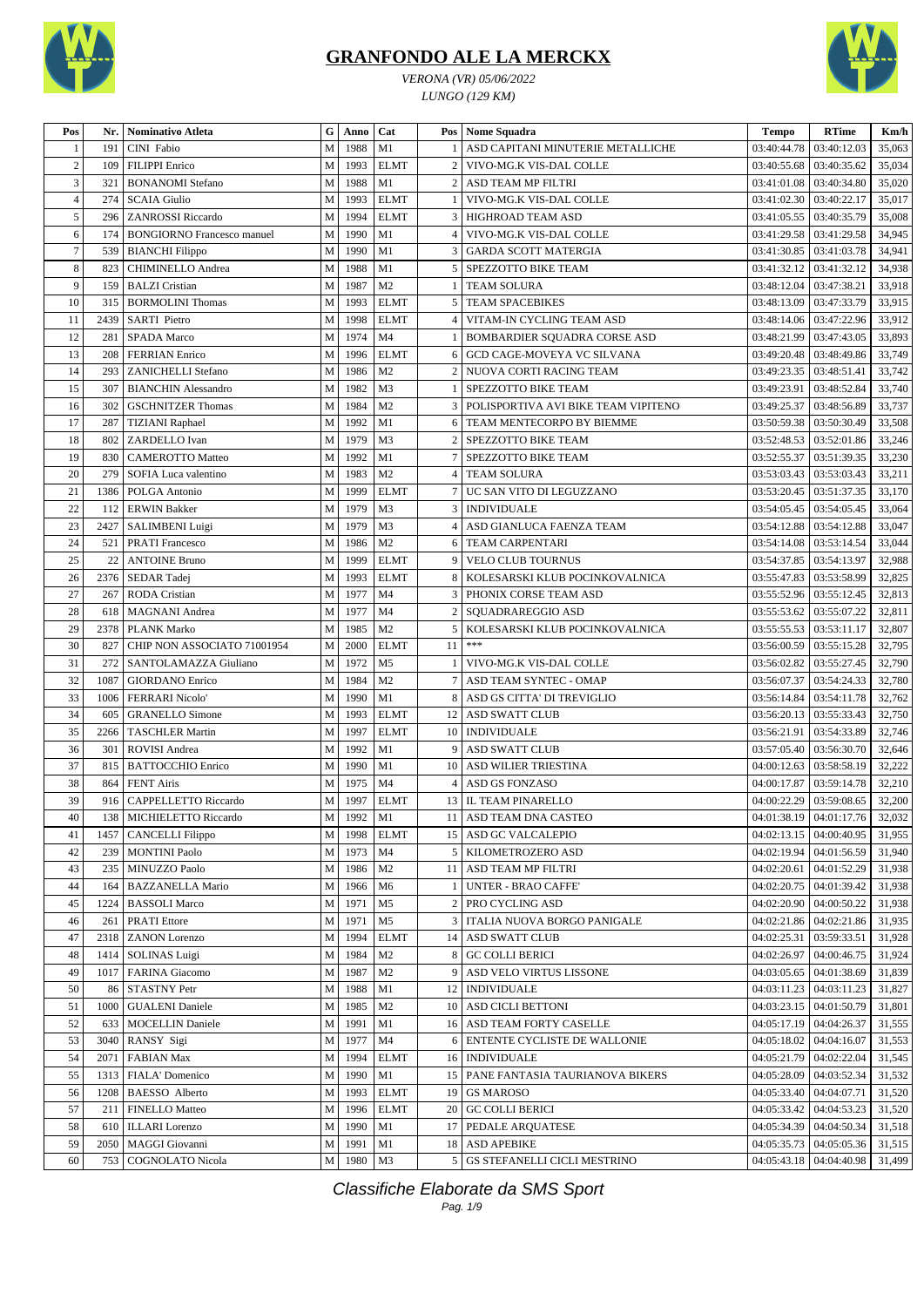



*VERONA (VR) 05/06/2022 LUNGO (129 KM)*

| Pos      | Nr.  | Nominativo Atleta           | G                         | Anno   | Cat                              |                | Pos   Nome Squadra                    | <b>Tempo</b>               | <b>RTime</b>                  | Km/h   |
|----------|------|-----------------------------|---------------------------|--------|----------------------------------|----------------|---------------------------------------|----------------------------|-------------------------------|--------|
| 61       | 557  | <b>CAPOFERRI</b> Andrea     | $\mathbf M$               | 1985   | M <sub>2</sub>                   |                | 12 TEAM DE ROSA SANTINI               | 04:05:48.50                | 04:05:04.38                   | 31,488 |
| 62       | 2307 | DI LIZIA Marco              | $\mathbf M$               | 1975   | M <sub>4</sub>                   |                | ASD NEW MOLINI DOLO                   | 04:05:48.92                | 04:05:21.14                   | 31,487 |
| 63       | 291  | <b>VETTORETTO Gianluca</b>  | M                         | 1982   | M3                               | 6              | TV BIKE TEAM                          | 04:05:50.58                | 04:05:14.13                   | 31,483 |
| 64       | 2201 | <b>GASPARETTO Riccardo</b>  | M                         | 1994   | <b>ELMT</b>                      | 17             | ASD BICIVERDE MONSELICE               | 04:05:52.20                | 04:03:02.92                   | 31,480 |
| 65       | 959  | <b>CANTIERI</b> Simone      | M                         | 1995   | <b>ELMT</b>                      | 18             | MTB GOLOSINE                          | 04:05:58.08                | 04:04:02.76                   | 31,467 |
| 66       | 2404 | <b>BAROSCO</b> Guido        | ${\bf M}$                 | 1990   | M1                               | 13             | ASD TEAM DIEFFE BICI                  | 04:06:05.80                | 04:03:19.60                   | 31,451 |
| 67       | 317  | LIBELLI Silvano             | M                         | 1964   | M <sub>6</sub>                   | $\overline{c}$ | <b>BOSCA TEAM</b>                     | 04:06:08.05                | 04:05:33.17                   | 31,446 |
| 68       | 1023 | MELCHIORETTI Paolo          | $\mathbf M$               | 1975   | M <sub>4</sub>                   | 8              | <b>GC FERALPI ASD</b>                 | 04:06:12.82                | 04:06:12.82                   | 31,436 |
| 69       | 2461 | CHIP NON ASSOCIATO 71001600 | M                         | 1990   | M1                               | 14             | $***$                                 | 04:06:21.12                | 04:03:31.97                   | 31,418 |
| 70       | 774  | <b>BONESSO Thomas</b>       | M                         | 2001   | <b>ELMT</b>                      | 21             | <b>GC MOGLIANO VENETO</b>             | 04:06:27.47                | 04:05:04.73                   | 31,405 |
| 71       | 161  | <b>BARICCHI</b> Giuseppe    | $\mathbf M$               | 1965   | M <sub>6</sub>                   | 3              | ASD CHERO GROUP TEAM SFRENATI         | 04:06:44.83                | 04:06:04.15                   | 31,368 |
| 72       | 248  | PALMISANO Maria elena       | $\boldsymbol{\mathrm{F}}$ | 1987   | W1                               | $\mathbf{1}$   | <b>GARDA SCOTT MATERGIA</b>           | 04:09:31.64                | 04:08:52.34                   | 31,019 |
| 73       | 213  | <b>FORNACIARI Fausto</b>    | M                         | 1960   | M7                               |                | SQUADRAREGGIO ASD                     | 04:10:26.03                | 04:09:54.82                   | 30,906 |
| 74       | 258  | <b>PORCELLI Dennis</b>      | $\mathbf M$               | 1984   | M <sub>2</sub>                   |                | 13   TEAM MENTECORPO BY BIEMME        | 04:10:37.95                | 04:10:06.16                   | 30,882 |
| 75       | 3087 | <b>OBERRAUCH Michael</b>    | ${\bf M}$                 | 1981   | M3                               | $\tau$         | POLISPORTIVA AVI BIKE TEAM VIPITENO   | 04:11:02.88                | 04:06:44.15                   | 30,831 |
| 76       | 2375 | <b>JERINA Andraz</b>        | $\mathbf M$               | 1991   | M1                               | 19             | KOLESARSKI KLUB POCINKOVALNICA        | 04:11:04.77                | 04:08:19.70                   | 30,827 |
| 77       | 286  | <b>TALON</b> Thomas         | M                         | 1982   | M3                               | 9              | TEAM DE ROSA SANTINI                  | 04:11:29.20                | 04:11:29.20                   | 30,777 |
| 78       | 1269 | <b>CASTELLINI Fabio</b>     | M                         | 1988   | M1                               |                | 20 TEAM IACCOBIKE                     | 04:11:33.75                | 04:09:29.40                   | 30,768 |
| 79       | 1182 | MARRANDINO Domenico         | M                         | 1978   | M <sub>3</sub>                   | 8              | SIRMIONE CYCLING PROLOCO SIRMIONE ASD | 04:12:41.90                | 04:10:12.88                   | 30,629 |
| 80       | 982  | <b>AGOSTA Luca</b>          | ${\bf M}$                 | 1983   | M <sub>2</sub>                   | 14             | ASD SCONVOLTS RIDERS SIRMIONE         | 04:13:37.02                | 04:11:39.28                   | 30,518 |
| 81       | 2130 | <b>QUARTIGLIA Michea</b>    | $\mathbf M$               | 1984   | M <sub>2</sub>                   | 15             | ASD LOOK CYCLING PESARO               | 04:13:49.49                | 04:12:17.15                   | 30,493 |
| 82       | 2259 | <b>RUINI</b> Andrea         | M                         | 1994   | <b>ELMT</b>                      | 22             | <b>ASD SWATT CLUB</b>                 | 04:13:51.82                | 04:11:05.37                   | 30,489 |
| 83       | 2323 | <b>TONET Davide</b>         | M                         | 1988   | M1                               | 21             | <b>ASD SWATT CLUB</b>                 | 04:13:53.74                | 04:11:02.71                   | 30,485 |
| 84       | 214  | <b>GASPARINI Matteo</b>     | M                         | 1982   | M <sub>3</sub>                   |                | 10   TEAM ARMISTIZIO ZEROLITE         | 04:13:54.14                | 04:13:23.45                   | 30,484 |
| 85       | 558  | <b>CARLI</b> Sergio         | М                         | 1992   | M1                               | 22             | VALRENDENABIKE - CARISOLO             | 04:13:57.42                | 04:13:57.42                   | 30,478 |
| 86       | 93   | <b>ODOLINI</b> Michele      | M                         | 1978   | M <sub>3</sub>                   |                | 11   FLANDRES LOVE - SPORTLAND        |                            | 04:13:34.43                   | 30,473 |
| 87       | 1448 | SAVOIA Fabio                | $\mathbf M$               | 1971   | M <sub>5</sub>                   | 4              | ARGON 18 - HICARI - STEMAX            | 04:13:59.69<br>04:14:00.70 | 04:12:24.85                   | 30,471 |
|          |      |                             |                           | 1975   |                                  |                |                                       |                            |                               |        |
| 88       | 1176 | <b>MAURIZIO Federico</b>    | ${\bf M}$                 |        | M4                               | 9              | ASD BICIVERDE MONSELICE               | 04:14:18.20                | 04:12:18.00                   | 30,436 |
| 89<br>90 | 1152 | PIVA Alessandro             | M                         | 1987   | M <sub>2</sub>                   | 16             | <b>SCBB CICLISTICA MIGLIARINO</b>     | 04:14:19.40                | 04:12:29.91                   | 30,434 |
| 91       | 266  | RIZZATO Corrado             | M                         | 1966   | M <sub>6</sub><br>M <sub>6</sub> | 4              | TEAM ARMISTIZIO ZEROLITE              | 04:14:20.10                | 04:13:47.34                   | 30,432 |
|          | 917  | <b>FACCINI Paolo</b>        | $\mathbf M$               | 1963   |                                  |                | 5   IL TEAM PINARELLO                 | 04:14:38.02                | 04:14:38.02                   | 30,397 |
| 92       | 626  | <b>MASOLINO</b> Daniele     | M                         | 1979   | M <sub>3</sub>                   |                | 12   SAMMARDENCHIA                    | 04:14:51.03                | 04:13:57.88                   | 30,371 |
| 93       | 200  | DE LAZZARI Antongiulio      | M                         | 1978   | M <sub>3</sub>                   | 14             | <b>GS PRASECCOBIESSE</b>              | 04:16:39.35                | 04:15:58.92                   | 30,157 |
| 94       | 2223 | <b>BRUNELLO Andrea</b>      | M                         | 1991   | M1                               | 23             | <b>GC FERALPI ASD</b>                 | 04:16:46.17                | 04:14:13.06                   | 30,144 |
| 95       | 1296 | <b>DIONISI</b> Alberto      | $\mathbf M$               | 1992   | M1                               | 24             | ASD CLUB CICLI MALINI                 | 04:16:47.56                | 04:14:29.61                   | 30,141 |
| 96       | 690  | <b>VERGOGLIO Stefano</b>    | ${\bf M}$                 | 1972   | M <sub>5</sub>                   | 5              | TEAM OOP! OXYBURN                     | 04:16:50.18                | 04:16:07.57                   | 30,136 |
| 97       | 2074 | <b>FOTI</b> Antonio         | M                         | 1974   | M <sub>4</sub>                   |                | 10 GALLINA COLOSIO EUROFEED           | 04:16:50.60                | 04:13:18.19                   | 30,135 |
| 98       | 1057 | <b>CARTA Dario</b>          | M                         | 1989   | M1                               | 26             | <b>GC COLLI BERICI</b>                | 04:16:52.27                | 04:15:11.02                   | 30,132 |
| 99       | 204  | <b>ELEUTERI</b> Pierluigi   | M                         | 1962   | M <sub>7</sub>                   |                | 2 PEDALE ARQUATESE                    |                            | 04:16:59.14   04:16:30.39     | 30,118 |
| 100      | 1461 | MAGLIANO Camilla            | $\overline{F}$            | 1985   | W1                               | $\overline{2}$ | GRANBIKE VELO CLUB TORINO             |                            | 04:17:01.33 04:17:01.33       | 30,114 |
| 101      |      | 560   CASARIN Daniele       | M                         | 1985   | M <sub>2</sub>                   |                | 19 RIVIERA BIKE VENEZIA               |                            | $04:17:02.56$   $04:17:02.56$ | 30,112 |
| 102      | 1007 | ZOIA Igor                   | $\mathbf M$               | 1981   | M <sub>3</sub>                   |                | 13 ASD M9 RACING TEAM                 | 04:17:02.69                | 04:15:17.78                   | 30,111 |
| 103      | 262  | <b>RAFFAELLI Massimo</b>    | M                         | 1967   | M <sub>6</sub>                   |                | 6 NEW TEAM ASD                        |                            | 04:17:10.54   04:16:39.54     | 30,096 |
| 104      | 668  | SALVADERI Dario             | M                         | 1974   | M <sub>4</sub>                   |                | 11 G.S.C.MALEO ASD                    |                            | 04:17:11.46   04:16:29.39     | 30,094 |
| 105      | 971  | <b>BELTRAME</b> Fabio       | M                         | 1972   | M <sub>5</sub>                   |                | 6 ASD TEAM DNA CASTEO                 | 04:17:13.94                | 04:17:13.94                   | 30,090 |
| 106      | 2410 | <b>VERLATO</b> Enrico       | M                         | 1990   | M1                               |                | 25   TEZZE ARZIGNANO                  | 04:17:17.09                | 04:14:33.89                   | 30,083 |
| 107      | 21   | FOSSATI Alberto             | M                         | 1974   | M4                               |                | 12   AS SANT'ANGELO EDILFERRAMENTA    | 04:17:22.94                | 04:17:02.32                   | 30,072 |
| 108      | 764  | <b>IOSUE</b> Saverio        | M                         | 1986   | M <sub>2</sub>                   |                | 17   IL TEAM PINARELLO                | 04:17:30.88                | 04:16:05.47                   | 30,057 |
| 109      | 98   | POSENATO Carlo alberto      | M                         | 1979   | M <sub>3</sub>                   |                | 15 CICLI TAGLIARO                     | 04:17:32.76                | 04:17:08.97                   | 30,053 |
| 110      | 969  | LOBIANCO Cristian giuseppe  | M                         | 1985   | M <sub>2</sub>                   |                | 18   KILOMETROZERO ASD                | 04:17:57.96                | 04:16:32.91                   | 30,004 |
| 111      | 2275 | CHIP NON ASSOCIATO 90002885 | M                         | 1982   | M <sub>3</sub>                   | 16             | $***$                                 | 04:20:08.28                | 04:17:27.37                   | 29,753 |
| 112      | 829  | <b>MAZZOLIN</b> Anastasia   | $\boldsymbol{\mathrm{F}}$ | 1986   | W1                               |                | 3   DANIELI 1914 SPORTING CLUB        | 04:20:13.35                | 04:18:56.63                   | 29,744 |
| 113      | 1375 | PALESTRA Eric               | M                         | 1969   | M <sub>5</sub>                   |                | 8 TEAM EXECUTIVE                      | 04:20:15.71                | 04:18:32.61                   | 29,739 |
| 114      | 2377 | ZORMAN Eva                  | $\mathbf F$               | 1997   | EWS                              |                | KOLESARSKI KLUB POCINKOVALNICA        | 04:20:21.40                | 04:18:29.44                   | 29,728 |
| 115      | 724  | <b>MORANDI</b> Leonardo     | M                         | 1988   | M1                               | 29             | <b>ASD SWATT CLUB</b>                 | 04:20:29.23                | 04:19:46.00                   | 29,714 |
| 116      | 853  | <b>DEOLA Fabio</b>          | M                         | 1988   | M1                               | 27             | ASD GUS BIKE TEAM                     | 04:20:32.39                | 04:19:18.74                   | 29,708 |
| 117      | 798  | CHIP NON ASSOCIATO 71001938 | M                         | 1971   | M <sub>5</sub>                   | 9 <sup>1</sup> | $***$                                 | 04:20:32.81                | 04:19:16.50                   | 29,707 |
| 118      | 828  | ORTOLAN Massimiliano        | M                         | 1972   | M <sub>5</sub>                   |                | 11   DANIELI 1914 SPORTING CLUB       | 04:20:34.62                | 04:20:34.62                   | 29,703 |
| 119      | 522  | <b>VIOLA Marco</b>          |                           | M 1978 | M3                               |                | 17 ASD SWATT CLUB                     | 04:20:35.60                | 04:19:52.14                   | 29,701 |
| 120      | 2241 | ROSIN Andrea                |                           | M 1970 | M <sub>5</sub>                   |                | 7 GS STEFANELLI CICLI MESTRINO        | 04:20:51.85                | 04:17:59.35                   | 29,671 |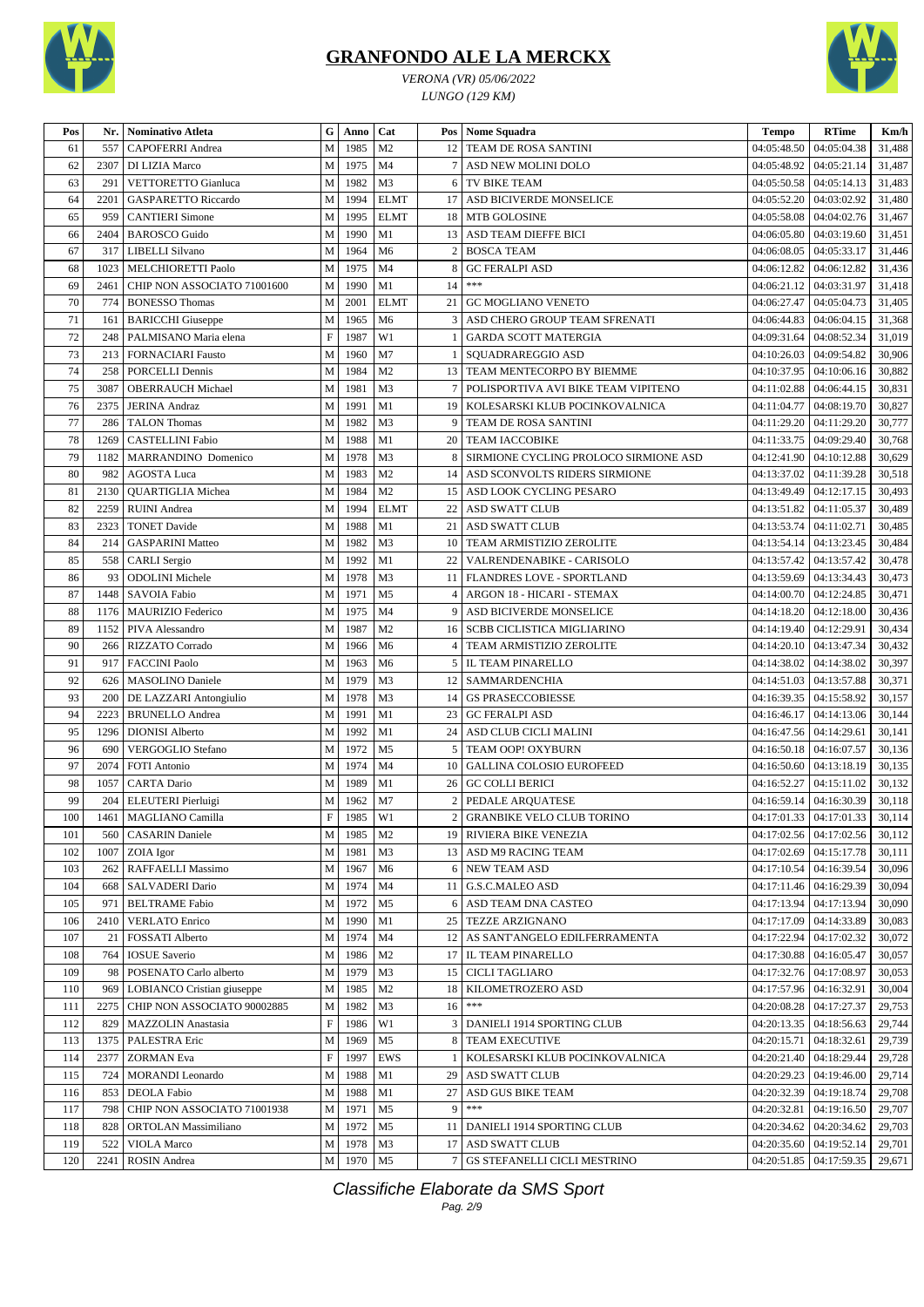

*VERONA (VR) 05/06/2022 LUNGO (129 KM)*



| Pos | Nr.  | <b>Nominativo Atleta</b>    | G   | Anno      | Cat            | Pos | <b>Nome Squadra</b>                    | <b>Tempo</b>            | <b>RTime</b>              | Km/h   |
|-----|------|-----------------------------|-----|-----------|----------------|-----|----------------------------------------|-------------------------|---------------------------|--------|
| 121 | 188  | <b>CHIARELLO Daniele</b>    | M   | 1966      | M <sub>6</sub> |     | VIVO-MG.K VIS-DAL COLLE                | 04:21:07.33             | 04:20:30.69               | 29,641 |
| 122 | 1458 | <b>SINICO Renato</b>        | M   | 1971      | M <sub>5</sub> | 10  | <b>TEZZE ARZIGNANO</b>                 |                         | 04:21:07.46   04:19:34.70 | 29,641 |
| 123 | 2109 | <b>MAURI Mirko</b>          | M   | 1996      | <b>ELMT</b>    | 23  | <b>GS LA VELOCE MELZO</b>              | 04:21:12.77             | 04:18:32.37               | 29,631 |
| 124 | 1048 | PANI Andrea                 | M   | 1987      | M <sub>2</sub> | 21  | <b>GS PASSATORE</b>                    | 04:21:30.32             | 04:19:51.24               | 29,598 |
| 125 | 1137 | <b>BOTTARO</b> Enrico       | M   | 1992      | M1             | 28  | ASD SAN BORTOLO                        | 04:21:35.42             | 04:19:23.44               | 29,588 |
| 126 | 1195 | PITTSCHIELER Kurt           | M   | 1984      | M <sub>2</sub> | 22  | POLISPORTIVA AVI BIKE TEAM VIPITENO    | 04:21:37.85             | 04:20:01.99               | 29,584 |
| 127 | 2126 | FAVERIO Riccardo            | M   | 1969      | M <sub>5</sub> | 14  | ASD CICLI PIAZZALUNGA                  | 04:21:47.56             | 04:21:47.56               | 29,565 |
| 128 | 603  | <b>GHINI</b> Fabrizio       | M   | 1972      | M <sub>5</sub> | 12  | ASD ONLYOFF DUE RUOTE                  | 04:22:05.94             | 04:21:12.33               | 29,531 |
| 129 | 666  | <b>SAADANE Hamza</b>        | M   | 1995      | <b>ELMT</b>    | 24  | TEAM ZETA - RAFFAELE ZUCCALI           | 04:22:07.07             | 04:21:15.90               | 29,529 |
| 130 | 1252 | <b>BRAZZOLOTTO Giuseppe</b> | M   | 1986      | M <sub>2</sub> | 20  | <b>GS PRASECCOBIESSE</b>               | 04:22:09.85             | 04:19:51.04               | 29,523 |
| 131 | 507  | PAGANELLI Gregorio          | M   | 1970      | M <sub>5</sub> | 13  | <b>CIOCC RACING TEAM</b>               | 04:22:33.23             | 04:21:29.26               | 29,480 |
| 132 | 1290 | DE MASSARI Enrico           | M   | 1986      | M <sub>2</sub> | 23  | FP RACE ASD                            | 04:23:02.59             | 04:21:09.89               | 29,425 |
| 133 | 682  | <b>TISI Roberto</b>         | M   | 1981      | M <sub>3</sub> | 19  | VALRENDENABIKE - CARISOLO              | 04:23:24.78             | 04:22:41.46               | 29,384 |
| 134 | 1230 | <b>BENEVIERI</b> Andrea     | M   | 1982      | M <sub>3</sub> | 18  | SAMMARDENCHIA                          | 04:23:37.98             | 04:21:49.56               | 29,359 |
| 135 | 547  | <b>BRAGHIROLI Cristian</b>  | M   | 1976      | M <sub>4</sub> | 13  | <b>TEAM AS AMIG</b>                    | 04:23:40.72             | 04:22:57.26               | 29,354 |
| 136 | 845  | <b>BOLOGNIN Filippo</b>     | M   | 1997      | <b>ELMT</b>    | 26  | ASD CICLISTICA PIOVESE                 | 04:23:57.04             | 04:22:29.20               | 29,324 |
| 137 | 209  | FILIPAZZI Luigi             | M   | 1960      | M <sub>7</sub> | 3   | KILOMETROZERO ASD                      | 04:23:58.00             | 04:23:29.95               | 29,322 |
| 138 | 679  | <b>SUANNO Alessandro</b>    | M   | 1970      | M <sub>5</sub> | 15  | <b>GC VAPRIESE</b>                     | 04:23:58.54             | 04:23:08.84               | 29,321 |
| 139 | 225  | <b>LAZZARI</b> Fulvio       | M   | 1957      | M8             |     | <b>TEZZE ARZIGNANO</b>                 | 04:24:05.31             | 04:23:24.90               | 29,308 |
|     |      |                             | M   |           |                |     | SPEZZOTTO BIKE TEAM                    |                         |                           |        |
| 140 | 162  | <b>BARONI</b> Alessandro    |     | 1972      | M <sub>5</sub> | 16  |                                        | 04:24:09.98             | 04:24:09.98               | 29,300 |
| 141 | 721  | <b>ROSSI Mauro</b>          | M   | 1967      | M <sub>6</sub> | 8   | TEAM LAPIERRE - TRENTINO - ALE'        |                         | 04:24:21.56   04:23:31.53 | 29,278 |
| 142 | 833  | <b>CHECCHIN Stefano</b>     | M   | 1967      | M <sub>6</sub> | 9   | ASD CICLISTICA PIOVESE                 |                         | 04:24:37.16   04:24:37.16 | 29,250 |
| 143 | 2333 | <b>MORA</b> Carlo           | M   | 1969      | M <sub>5</sub> | 17  | <b>ACD BIK BIKE</b>                    | 04:24:37.70             | 04:24:37.70               | 29,249 |
| 144 | 601  | <b>GAVA</b> Manuel          | M   | 1977      | M <sub>4</sub> | 14  | <b>AVIS GLS</b>                        | 04:24:52.90             | 04:24:06.38               | 29,221 |
| 145 | 543  | <b>BOARI</b> Emiliano       | M   | 1974      | M <sub>4</sub> | 15  | <b>SCBB CICLISTICA MIGLIARINO</b>      | 04:25:09.71             | 04:24:19.59               | 29,190 |
| 146 | 2243 | COSTAMAGNA Stefano          | M   | 1998      | <b>ELMT</b>    | 25  | OM.CC SSD ARL                          | 04:25:14.75             | 04:22:06.22               | 29,180 |
| 147 | 2436 | <b>ACCIARRI Emanuele</b>    | M   | 1988      | M1             | 30  | <b>ASD MELATO</b>                      | 04:27:38.93             | 04:24:48.49               | 28,918 |
| 148 | 1359 | MELEGARI Lorenzo            | M   | 2003      | <b>ELMT</b>    | 28  | <b>INDIVIDUALE</b>                     |                         | 04:27:42.66   04:27:42.66 | 28,912 |
| 149 | 1008 | STOCCO Michele              | M   | 1977      | M <sub>4</sub> | 18  | ASD M9 RACING TEAM                     | 04:27:42.80             | 04:25:58.50               | 28,912 |
| 150 | 1437 | <b>ZAMPIERI Simone</b>      | M   | 1973      | M <sub>4</sub> | 17  | <b>GS PRASECCOBIESSE</b>               | 04:27:53.39             | 04:25:57.27               | 28,892 |
| 151 | 799  | <b>ROMAN</b> Giuseppe       | M   | 1961      | M7             | 4   | <b>ASD AMICI IN BICI</b>               | 04:27:53.39             | 04:27:06.17               | 28,892 |
| 152 | 236  | <b>MITROTTI Salvatore</b>   | M   | 1976      | M <sub>4</sub> | 19  | ASD TEAM C amp; P                      | 04:27:54.91             | 04:27:54.91               | 28,890 |
| 153 | 2373 | PRADELLI Matteo             | M   | 1989      | M1             | 31  | GS SPORTISSIMO TOP LEVEL               | 04:28:00.30             | 04:25:09.83               | 28,880 |
| 154 | 598  | <b>GALLI</b> Tommaso        | M   | 1972      | M <sub>5</sub> | 18  | ASD CYCLING TEAM OLTREPO INTERNATIONAL | 04:28:00.58             | 04:27:08.52               | 28,880 |
| 155 | 1407 | <b>SAVOIANI</b> Federico    | M   | 1990      | M1             | 32  | ASD UNIONE CV 1998                     | 04:28:01.79             | 04:25:57.31               | 28,877 |
| 156 | 2142 | <b>LIVIERO</b> Alessandro   | M   | 1985      | M <sub>2</sub> | 24  | UC SAN VITO DI LEGUZZANO               | 04:28:10.33             | 04:25:23.98               | 28,862 |
| 157 | 2335 | <b>GIOVANETTI Mauro</b>     | M   | 1974      | M <sub>4</sub> | 16  | <b>ACD BIK BIKE</b>                    | 04:28:18.13             | 04:25:28.93               | 28,848 |
| 158 | 652  | PLEBANI Marco               | M   | 1986      | M <sub>2</sub> | 25  | TEAM ZETA - RAFFAELE ZUCCALI           | 04:28:33.50             | 04:27:49.32               | 28,821 |
| 159 | 1064 | <b>BRIGNOLI Thomas</b>      | M   | 1989      | M1             | 33  | <b>GIANGI'S TEAM FREE BIKE ERBUSCO</b> |                         | 04:28:43.90   04:27:14.69 | 28,802 |
| 160 |      | 2446 CHIAPPINI Alessandro   | M I | 1974   M4 |                |     | 20 AVIS GLS                            | 04:28:58.80 04:28:10.97 |                           | 28,775 |
| 161 | 2385 | CHIP NON ASSOCIATO 92001779 | M   | 1982      | M <sub>3</sub> | 20  | $***$                                  |                         | 04:29:03.14   04:26:21.69 | 28,768 |
| 162 | 987  | <b>BOLIS</b> Leonardo       | M   | 1994      | <b>ELMT</b>    | 27  | TEAM COLPACK BALLAN                    | 04:29:08.70             | 04:27:36.29               | 28,758 |
| 163 | 237  | <b>MOIOLI</b> Giuseppe      | M   | 1979      | M <sub>3</sub> | 21  | <b>ASD TEAM MOROTTI</b>                | 04:29:08.99             | 04:28:34.94               | 28,757 |
| 164 | 713  | <b>COLOMBARI</b> Andrea     | M   | 1987      | M <sub>2</sub> | 27  | ASD WINDTEX STORMSHIELD                | 04:30:33.12             | 04:29:40.30               | 28,608 |
| 165 | 795  | SGOBINO Andrea              | M   | 1970      | M <sub>5</sub> | 21  | ASD CHIARCOSSO - HELP HAITI            | 04:30:38.01             | 04:29:23.75               | 28,600 |
| 166 | 297  | <b>ZUBANI</b> Carlo         | M   | 1978      | M <sub>3</sub> | 23  | <b>GARDA SCOTT MATERGIA</b>            | 04:30:48.29             | 04:30:09.85               | 28,581 |
| 167 | 2240 | <b>ZATTERA</b> Michel       | M   | 1993      | <b>ELMT</b>    | 31  | ASD 6.9 TEAM                           |                         | 04:30:49.14   04:30:10.00 | 28,580 |
| 168 | 2079 | PENACCINI Alessandro        | M   | 1982      | M <sub>3</sub> | 25  | TEAM DE ROSA SANTINI                   | 04:30:49.41             | 04:30:49.41               | 28,579 |
| 169 | 1101 | <b>LUNARDI</b> Emanuele     | M   | 1992      | M1             | 34  | CICLO CLUB BATTAGLIA TERME             | 04:30:52.15             | 04:28:35.85               | 28,575 |
| 170 | 1111 | TROVO' Alessandro           | M   | 1977      | M4             | 22  | ASD BICIVERDE MONSELICE                | 04:30:52.59             | 04:28:54.61               | 28,574 |
| 171 | 103  | DE LOS ANGELES SEGUI Juanjo | M   | 1973      | M4             | 24  | <b>INDIVIDUALE</b>                     | 04:30:53.67             | 04:30:33.96               | 28,572 |
| 172 | 2346 | DESTITO Vito sandro         | M   | 1970      | M <sub>5</sub> | 19  | ASD RODMAN AZIMUT SQUADRA CORSE        | 04:31:02.76             | 04:28:10.00               | 28,556 |
| 173 | 1411 | <b>SIMONI Marco</b>         | M   | 2000      | <b>ELMT</b>    | 29  | <b>ASD THE TWINS</b>                   | 04:31:05.97             | 04:28:31.17               | 28,550 |
| 174 | 186  | CELOTTO Mauro               | M   | 1967      | M6             | 10  | UC ROMANO D'EZZELINO                   | 04:31:06.11             | 04:30:28.10               | 28,550 |
| 175 | 2172 | <b>BIANCAMANO</b> Giovanni  | M   | 1973      | M <sub>4</sub> | 21  | ASD ESERCITO SME CICLISMO              | 04:31:08.02             | 04:28:45.04               | 28,547 |
| 176 | 867  | <b>GIRARDI</b> Christian    | M   | 1973      | M <sub>4</sub> | 23  | <b>SC SOLIGHETTO 1919</b>              | 04:31:08.45             | 04:29:50.31               |        |
|     | 1172 |                             | M   |           | M <sub>2</sub> | 26  | <b>GC FAUSTO COPPI CESENATICO</b>      |                         |                           | 28,546 |
| 177 |      | <b>ANDREOLI Giancarlo</b>   |     | 1984      |                |     |                                        | 04:31:14.87             | 04:29:28.70               | 28,535 |
| 178 | 120  | NEGRI Leonardo              | M   | 1963      | M6             | 12  | IL TEAM PINARELLO                      | 04:31:20.66             | 04:30:57.49               | 28,525 |
| 179 | 2352 | <b>BONAZZOLI</b> Stefano    | M   | 1971      | M <sub>5</sub> | 20  | COMITATO TERR.LE CREMONA APS           | 04:31:28.72             | 04:28:33.91               | 28,511 |
| 180 | 511  | <b>GIARETTA Nicola</b>      | M   | 1964      | M <sub>6</sub> |     | 11 ASD MEDHLAN CLUB                    |                         | 04:31:30.35   04:30:36.42 | 28,508 |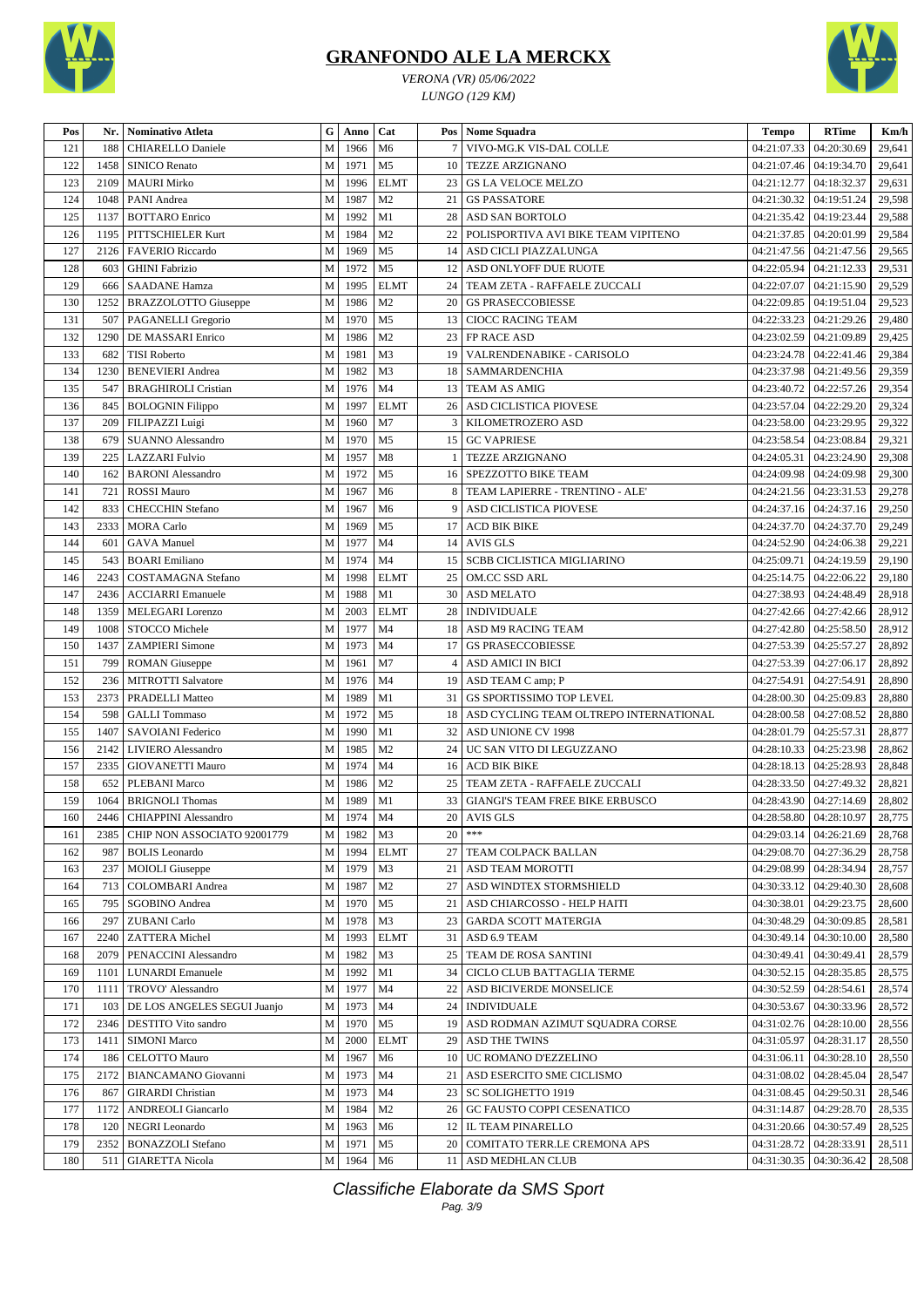



*VERONA (VR) 05/06/2022 LUNGO (129 KM)*

| Pos        | Nr.  | Nominativo Atleta           | G                         | Anno      | Cat            |                | Pos Nome Squadra                                                              | <b>Tempo</b> | <b>RTime</b>                   | Km/h   |
|------------|------|-----------------------------|---------------------------|-----------|----------------|----------------|-------------------------------------------------------------------------------|--------------|--------------------------------|--------|
| 181        | 1285 | <b>CUGNETTO Mattia</b>      | M                         | 1981      | M3             | 22             | FP RACE ASD                                                                   | 04:31:36.27  | 04:29:15.49                    | 28,497 |
| 182        | 1423 | <b>TOSOLINI</b> Tiziano     | M                         | 1969      | M <sub>5</sub> | 22             | <b>SC VALCHIARO</b>                                                           | 04:31:37.90  | 04:29:46.67                    | 28,494 |
| 183        | 1187 | <b>DORI</b> Davide          | M                         | 1994      | <b>ELMT</b>    | 30             | TRUEHARDCORECYCLE                                                             | 04:31:39.01  | 04:29:40.69                    | 28,493 |
| 184        | 523  | <b>VIRZI' Stefano</b>       | M                         | 1982      | M3             | 24             | ASD CAMIN BIKE TEAM                                                           | 04:31:41.76  | 04:30:47.04                    | 28,488 |
| 185        | 2225 | <b>RASSEGA Patrick</b>      | M                         | 1991      | M1             | 35             | <b>B3L TEAM</b>                                                               | 04:32:15.52  | 04:28:57.88                    | 28,429 |
| 186        | 676  | <b>SLONGO Luciano</b>       | $\mathbf M$               | 1971      | M <sub>5</sub> | 23             | TEAM ARMISTIZIO ZEROLITE                                                      | 04:32:32.82  | 04:31:38.46                    | 28,399 |
| 187        | 226  | LAZZARI Maurizio            | M                         | 1960      | M7             | 5              | TEZZE ARZIGNANO                                                               | 04:32:55.75  | 04:32:13.68                    | 28,359 |
| 188        | 545  | <b>BONORA</b> Stefano       | M                         | 1996      | <b>ELMT</b>    | 32             | <b>GC COLLI BERICI</b>                                                        | 04:34:46.06  | 04:33:43.18                    | 28,169 |
| 189        | 1327 | <b>GIACOMETTI</b> Federica  | $\boldsymbol{\mathrm{F}}$ | 1976      | W <sub>2</sub> | -1             | ASD NEW MOLINI DOLO                                                           | 04:35:18.98  | 04:33:52.46                    | 28,113 |
| 190        | 2387 | <b>BOLPAGNI Simone</b>      | M                         | 1990      | M1             | 36             | <b>INDIVIDUALE</b>                                                            | 04:35:19.04  | 04:31:40.62                    | 28,113 |
| 191        | 1314 | <b>FIORIN Alex</b>          | M                         | 1976      | M <sub>4</sub> | 25             | ASD NEW MOLINI DOLO                                                           | 04:35:46.12  | 04:34:06.25                    | 28,067 |
| 192        | 1113 | <b>BRAGGIATO Alberto</b>    | M                         | 1981      | M3             | 27             | ASD BICIVERDE MONSELICE                                                       | 04:35:54.82  | 04:33:53.87                    | 28,052 |
|            |      |                             |                           | 1985      | M <sub>2</sub> |                |                                                                               |              |                                |        |
| 193<br>194 | 2065 | FRANZOGLIO Claudio          | M                         | 1975      | M <sub>4</sub> | 28             | MTB SOPRAZOCCO<br><b>KM SPORT</b>                                             | 04:36:29.96  | 04:32:25.95                    | 27,993 |
|            | 567  | <b>CHIARAMONTE Michele</b>  | M                         |           |                | 27             |                                                                               | 04:36:40.29  | 04:35:37.91                    | 27,975 |
| 195        | 2184 | <b>GARO Raul</b>            | M                         | 1969      | M <sub>5</sub> | 24             | <b>INDIVIDUALE</b>                                                            | 04:36:40.71  | 04:33:46.30                    | 27,975 |
| 196        | 96   | <b>TRAVERSARI Emanuele</b>  | M                         | 1975      | M <sub>4</sub> | 28             | MYDOPING BIKE SERVICE CORINALDO                                               | 04:36:46.05  | 04:36:31.51                    | 27,966 |
| 197        | 95   | <b>CHIODI</b> Gioia         | $\mathbf F$               | 1980      | W <sub>2</sub> | $\overline{2}$ | MYDOPING BIKE SERVICE CORINALDO                                               | 04:36:46.68  | 04:36:33.11                    | 27,965 |
| 198        | 1153 | PELUSO Salvatore            | M                         | 1987      | M <sub>2</sub> | 29             | ACD BICISPORTEAM FIRENZE                                                      | 04:36:49.19  | 04:34:17.36                    | 27,960 |
| 199        | 839  | CHIP NON ASSOCIATO 9c002434 | M                         | 1975      | M <sub>4</sub> | 26             | $\ast\ast\ast$                                                                | 04:36:49.85  | 04:35:34.70                    | 27,959 |
| 200        | 1442 | <b>ZANNONI Riccardo</b>     | M                         | 1956      | M8             | $\overline{2}$ | TOP AUTOMAZIONI BIKE TEAM - ASD OPICS SAN VITO 04:36:56.44                    |              | 04:35:29.74                    | 27,948 |
| 201        | 134  | <b>ARGENTIERI</b> Carlo     | M                         | 1968      | M <sub>5</sub> | 25             | <b>INDIVIDUALE</b>                                                            | 04:36:57.60  | 04:36:57.60                    | 27,946 |
| 202        | 249  | <b>PARISI Elisa</b>         | $\boldsymbol{\mathrm{F}}$ | 1995      | <b>EWS</b>     | 2              | ASD SC FORMIGOSA                                                              | 04:37:06.66  | 04:36:26.35                    | 27,931 |
| 203        | 2066 | <b>SILLER Thomas</b>        | M                         | 1982      | M3             | 26             | <b>TEAM BENETTI</b>                                                           | 04:37:17.40  | 04:33:38.37                    | 27,913 |
| 204        | 995  | TUYLUOGLU Oner              | M                         | 1981      | M3             | 28             | <b>INDIVIDUALE</b>                                                            | 04:37:24.56  | 04:37:05.88                    | 27,901 |
| 205        | 820  | <b>CROSILLA Fabiano</b>     | M                         | 1964      | M <sub>6</sub> |                | 13 ASD SOUADRA CORSE FVG                                                      | 04:37:29.07  | 04:36:20.67                    | 27,893 |
| 206        | 695  | <b>ZINETTI</b> Enrico       | M                         | 1974      | M <sub>4</sub> | 29             | <b>TEAM SOLURA</b>                                                            | 04:37:41.07  | 04:36:58.66                    | 27,873 |
| 207        | 556  | <b>CAOLA</b> Nicola         | M                         | 1976      | M <sub>4</sub> | 30             | VALRENDENABIKE - CARISOLO                                                     | 04:38:10.60  | 04:37:26.46                    | 27,824 |
| 208        | 1190 | <b>GUALINA</b> Stefano      | M                         | 1986      | M <sub>2</sub> | 30             | <b>TEAM PERUFFO</b>                                                           | 04:39:43.41  | 04:38:05.27                    | 27,670 |
| 209        | 218  | GLAVAN Jonathan giuseppe    | M                         | 1983      | M <sub>2</sub> | 31             | ASD NEWSCICLISMO.COM                                                          | 04:41:24.64  | 04:40:51.09                    | 27,504 |
| 210        | 1342 | LICCIARDI Luca              | M                         | 1980      | M3             | 29             | ASD TEAM C amp; P                                                             | 04:41:43.79  | 04:40:11.19                    | 27,473 |
| 211        | 576  | <b>DALLA VALLE Walter</b>   | M                         | 1969      | M <sub>5</sub> | 26             | CICLISTI POLISPORTIVA PERLENA                                                 | 04:41:43.92  | 04:40:45.49                    | 27,473 |
| 212        | 2043 | <b>NARETTO</b> Eric         | M                         | 1990      | M1             | 37             | ASD RODMAN AZIMUT SQUADRA CORSE                                               | 04:41:53.35  | 04:38:32.45                    | 27,458 |
| 213        | 1197 | <b>CHEREJY Manuel</b>       | M                         | 1988      | M1             | 40             | <b>ASD REVELO</b>                                                             | 04:42:07.07  | 04:42:07.07                    | 27,435 |
| 214        |      | 510   MANGILI Andrea        | M                         | 1976      | M <sub>4</sub> | 32             | <b>CIOCC RACING TEAM</b>                                                      | 04:42:28.46  | 04:41:23.74                    | 27,401 |
| 215        | 2111 | PADOVESE Alessandro         | M                         | 1990      | M1             | 38             | GS SCAVEZZON SQUADRA CORSE                                                    | 04:42:52.86  | 04:38:38.17                    | 27,361 |
| 216        | 2265 | SAVEGNAGO Matteo            | M                         | 1993      | <b>ELMT</b>    | 35             | ASD 6.9 TEAM                                                                  | 04:42:54.88  | 04:42:16.17                    | 27,358 |
| 217        |      | 2016   DEL SARTO Andrea     | M                         | 1976      | M <sub>4</sub> | 31             | <b>GS QUERCIA FABRIMAR ITALIA</b>                                             | 04:43:02.03  | 04:39:31.97                    | 27,347 |
| 218        | 260  | <b>PRANDI Riccardo</b>      | M                         | 1987      | M <sub>2</sub> | 33             | <b>ASD SC FORMIGOSA</b>                                                       | 04:43:13.94  | 04:42:34.47                    | 27,327 |
| 219        |      | 2171   GIOBELLI Marco       | ${\bf M}$                 | 1960      | M <sub>7</sub> | 6              | <b>OMAP BIKE TEAM ASD</b>                                                     |              | 04:43:23.34   04:39:21.17      | 27,312 |
|            |      |                             |                           | M 1974 M4 |                |                |                                                                               |              |                                |        |
| 220        |      | 2367   CASTELLETTI Adamo    |                           |           |                |                | 34 POLISPORTIVA SOAVE 90                                                      |              | 04:43:41.61 04:42:48.19 27,283 |        |
| 221        | 2149 | <b>SMANIOTTO Maurizio</b>   | M                         | 1972      | M5             | 27             | <b>GRBIKE</b>                                                                 | 04:43:45.60  | 04:40:55.38                    | 27,277 |
| 222        | 2195 | FERRARI Andrea              | M                         | 2001      | <b>ELMT</b>    |                | 33   ASD SAN MARTINO DELLA BATTAGLIA                                          | 04:44:00.88  | 04:40:31.93                    | 27,252 |
| 223        | 638  | MOTTA Alessandro            | M                         | 1994      | <b>ELMT</b>    |                | <b>36   TEAM PIANETA BICI</b>                                                 | 04:44:02.33  | 04:43:18.13                    | 27,250 |
| 224        | 292  | <b>ZANATTA Marco</b>        | M                         | 1963      | M <sub>6</sub> |                | 14 GS PRASECCOBIESSE                                                          | 04:44:11.19  | 04:43:35.42                    | 27,236 |
| 225        | 2401 | RADICA Edoardo              | М                         | 1984      | M <sub>2</sub> |                | 32   GRANBIKE VELO CLUB TORINO                                                | 04:44:28.09  | 04:40:52.34                    | 27,209 |
| 226        | 1428 | VAVASSORI Eleonora          | F                         | 1987      | W1             |                | 4 ASD ZEROTEST                                                                | 04:44:33.64  | 04:42:32.26                    | 27,200 |
| 227        | 180  | <b>BURSI</b> Luca           | M                         | 1982      | M <sub>3</sub> |                | 32 ASD ZEROTEST                                                               | 04:44:33.78  | 04:43:53.20                    | 27,200 |
| 228        | 687  | <b>TROLESE Federico</b>     | М                         | 1970      | M <sub>5</sub> |                | 28 RIVIERA BIKE VENEZIA                                                       | 04:44:38.18  | 04:43:46.20                    | 27,193 |
| 229        | 587  | <b>FERRARI</b> Enrico       | M                         | 1978      | M <sub>3</sub> |                | 30   SP NOVA GENS                                                             | 04:44:49.24  | 04:43:48.89                    | 27,175 |
| 230        | 2338 | PEZZOTTI Manuel             | M                         | 1975      | M <sub>4</sub> |                | 33 ASD CICLI BETTONI                                                          | 04:44:49.45  | 04:41:29.98                    | 27,175 |
| 231        | 768  | <b>VIEL Marco</b>           | M                         | 1993      | <b>ELMT</b>    |                | 37 BIBIONE BIKE                                                               | 04:44:49.55  | 04:43:36.85                    | 27,175 |
| 232        | 2203 | <b>SGUOTTI Alessandro</b>   | M                         | 1990      | M1             |                | 39 ASD BICIVERDE MONSELICE                                                    | 04:44:56.94  | 04:42:06.31                    | 27,163 |
| 233        | 2112 | <b>CASTIONI Marco</b>       | M                         | 1997      | <b>ELMT</b>    |                | 34   ASD ASSAULT TO FREEDOM                                                   | 04:45:58.00  | 04:42:00.44                    | 27,066 |
| 234        | 681  | TIGRI Alan                  | М                         | 1972      | M5             |                | 29   TEAM BIKEXP ASD                                                          | 04:46:41.93  | 04:45:47.09                    | 26,997 |
| 235        | 2248 | <b>ALBERTONI</b> Dario      | M                         | 1979      | M3             |                | 31   ASD CICLO DELTA 2.0                                                      | 04:46:52.50  | 04:43:50.18                    | 26,980 |
| 236        | 536  | <b>BALLARIN</b> Cesare      | M                         | 1978      | M3             |                | 34   ASD TEAM BRIXIA CYCLING                                                  | 04:47:14.95  | 04:46:17.94                    | 26,945 |
| 237        | 2012 | <b>MILESI</b> Edoardo       | M                         | 2001      | <b>ELMT</b>    |                | 38   LASALAMACCHINE TEAM                                                      | 04:47:19.17  | 04:43:44.05                    | 26,939 |
| 238        | 1322 | <b>GALOSI</b> Antonio       |                           | M 1966    | M <sub>6</sub> |                | 16   TOP AUTOMAZIONI BIKE TEAM - ASD OPICS SAN VITO 04:47:25.13   04:47:25.13 |              |                                | 26,929 |
| 239        | 276  | <b>SEGALA Fausto</b>        |                           | M   1954  | M8             |                | 3   VIVO-MG.K VIS-DAL COLLE                                                   | 04:47:30.53  | 04:46:54.91                    | 26,921 |
| 240        |      | 1339 LANA Piero             |                           | M 1975 M4 |                |                | 35 ASD ZEROTEST                                                               | 04:48:33.87  | 04:46:31.68                    | 26,822 |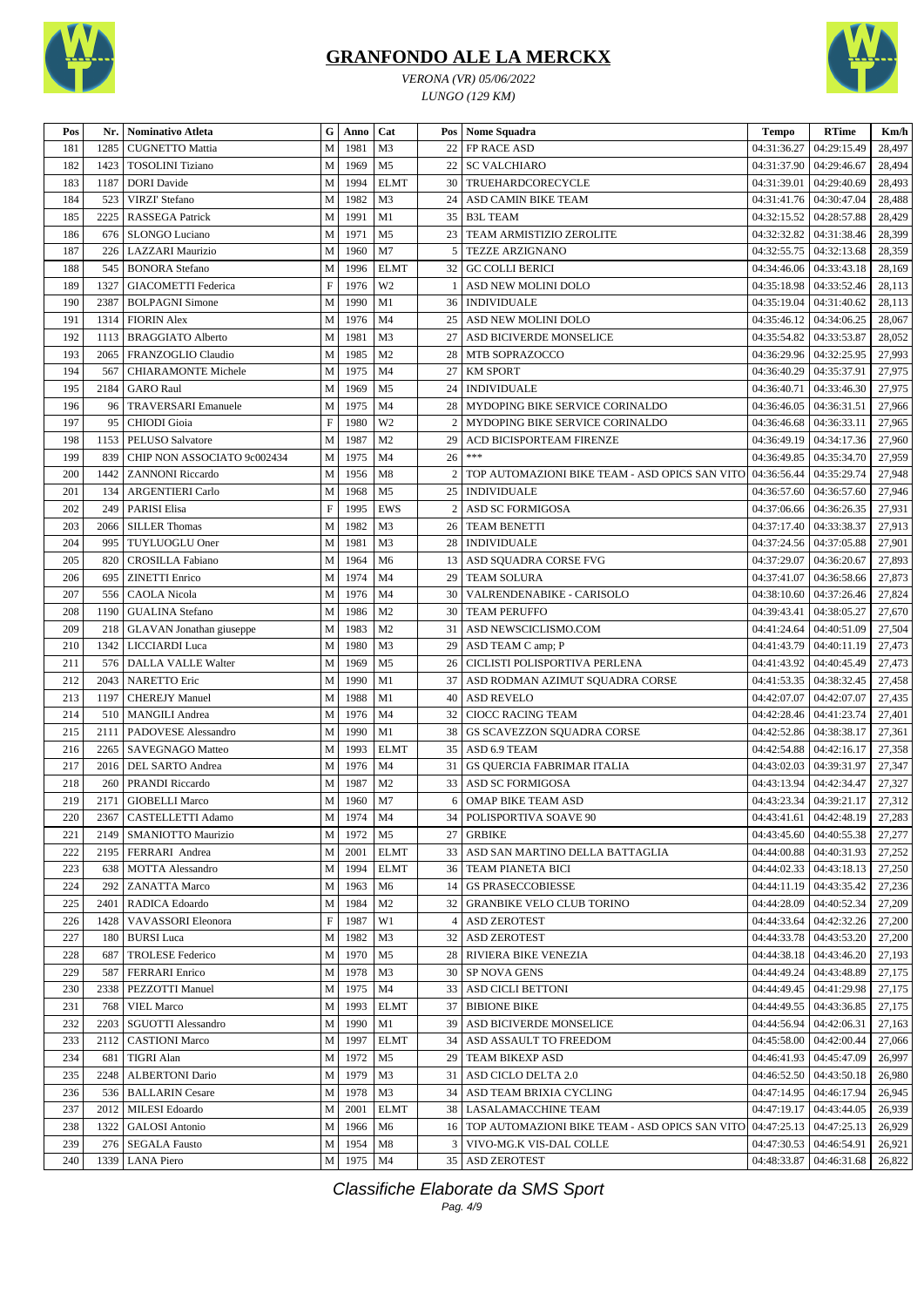





| <i>VERONA (VR) 05/06/2022</i> |
|-------------------------------|
| LUNGO (129 KM)                |

| Pos | Nr.             | <b>Nominativo Atleta</b>     | G           | Anno      | Cat            | Pos             | <b>Nome Squadra</b>                    | <b>Tempo</b>              | <b>RTime</b>                       | Km/h   |
|-----|-----------------|------------------------------|-------------|-----------|----------------|-----------------|----------------------------------------|---------------------------|------------------------------------|--------|
| 241 | 871             | CHIP NON ASSOCIATO 60006272  | M           | 1988      | M1             | 41              | $***$                                  | 04:48:37.28               | 04:47:08.01                        | 26,817 |
| 242 | 206             | FERRARIO Edoardo             | M           | 1990      | M1             | 45              | ASD RODMAN AZIMUT SQUADRA CORSE        | 04:49:05.74               | 04:48:28.72                        | 26,773 |
| 243 | 1238            | <b>BETTOCCHI Mirko</b>       | M           | 1985      | M <sub>2</sub> | 35              | <b>BOMBARDIER SQUADRA CORSE ASD</b>    | 04:49:09.30               | 04:47:31.52                        | 26,768 |
| 244 | 856             | RASERA Fabio                 | $\mathbf M$ | 1972      | M <sub>5</sub> | 34              | <b>SC SOLIGHETTO 1919</b>              | 04:49:25.77               | 04:49:25.77                        | 26,742 |
| 245 | 2004            | PINAROLLI Carlo              | M           | 1963      | M <sub>6</sub> | 15              | <b>ASD BUTTY</b>                       | 04:49:29.82               | 04:45:43.82                        | 26,736 |
| 246 | 562             | <b>CASSIN Marcello</b>       | $\mathbf M$ | 1967      | M <sub>6</sub> | 18              | KI.CO.SYS. TEAM                        | 04:49:30.10               | 04:48:45.60                        | 26,736 |
| 247 | 762             | <b>LIBRALATO</b> Ernesto     | M           | 1963      | M <sub>6</sub> | 17              | R <sub>2</sub> TEAM                    | 04:49:30.38               | 04:48:11.96                        | 26,735 |
| 248 | 2422            | <b>ZAMBELLI</b> Davide       | M           | 1997      | <b>ELMT</b>    | 39              | ASD CICLI BACCHETTI                    | 04:49:31.30               | 04:46:22.98                        | 26,734 |
| 249 | 688             | <b>TURCATO Roberto</b>       | $\mathbf M$ | 1975      | M <sub>4</sub> | 40              | <b>UC CARRE' ASFO</b>                  | 04:49:33.15               | 04:49:33.15                        | 26,731 |
| 250 | 816             | AGOSTO Luigi                 | M           | 1972      | M <sub>5</sub> | 33              | ASD SQUADRA CORSE FVG                  | 04:49:34.51               | 04:48:32.07                        | 26,729 |
| 251 | 2368            | <b>BONATTI Flaviano</b>      | M           | 1974      | M <sub>4</sub> | 38              | POLISPORTIVA SOAVE 90                  | 04:49:36.25               | 04:48:41.81                        | 26,726 |
| 252 | 2010            | RUE Jean-marc                | ${\bf M}$   | 1971      | M <sub>5</sub> | 30              | <b>INDIVIDUALE</b>                     | 04:49:37.88               | 04:46:57.50                        | 26,724 |
| 253 | 509             | <b>ROTA</b> Marco            | M           | 1985      | M <sub>2</sub> | 36              | <b>CIOCC RACING TEAM</b>               | 04:49:39.34               | 04:48:34.05                        | 26,721 |
| 254 | 1129            | <b>SMITS Raf</b>             | M           | 1975      | M <sub>4</sub> | 41              | <b>INDIVIDUALE</b>                     | 04:49:41.86               | 04:49:41.86                        | 26,717 |
| 255 | 1096            | <b>STOPPELE Paolo</b>        | M           | 1981      | M <sub>3</sub> | 35 <sup>1</sup> | <b>KM SPORT</b>                        | 04:49:47.60               | 04:47:42.49                        | 26,709 |
| 256 | 1260            | CALDERARA Nicola             | M           | 1991      | M1             | 44              | <b>KTM TORRE BIKE</b>                  | 04:49:48.16               | 04:47:46.48                        | 26,708 |
| 257 | 1434            | <b>ZALTRON</b> Diego         | M           | 1968      | M <sub>5</sub> | 32              | <b>SPORTLER TEAM</b>                   | 04:50:00.90               | 04:48:16.05                        | 26,688 |
| 258 | 2093            | <b>IANNONE</b> Gianluca      | M           | 1980      | M <sub>3</sub> | 33              | <b>CICLO CLUB ASOLA</b>                | 04:50:05.56               | 04:46:16.63                        | 26,681 |
| 259 | 223             | <b>IODICE</b> Alessandro     | M           | 1970      | M <sub>5</sub> |                 | 35 AG CORES - DAL COLLE                | 04:50:12.55               | 04:49:36.58                        | 26,670 |
| 260 | 2176            | PIZZAGALLI Roberto           | $\mathbf M$ | 1983      | M <sub>2</sub> | 34              | ASD GS CITTA' DI TREVIGLIO             | 04:50:16.20               | 04:46:44.06                        | 26,665 |
| 261 | 1249            | <b>BOVI Fabio</b>            | M           | 1974      | M <sub>4</sub> |                 | 36   ASD FERRARA BIKE                  | 04:50:28.04               | 04:47:51.58                        | 26,647 |
| 262 | 1232            | <b>BERSANETTI</b> Ivan       | M           | 1974      | M <sub>4</sub> | 39              | ASD RODMAN AZIMUT SQUADRA CORSE        | 04:50:31.07               | 04:48:56.33                        | 26,642 |
| 263 | 2288            | PONCHIARDI Andrea            | M           | 1990      | M1             | 43              | <b>INDIVIDUALE</b>                     | 04:50:39.24               | 04:47:44.44                        | 26,630 |
| 264 | 715             | <b>MARTINI</b> Loris         | M           | 1976      | M <sub>4</sub> | 42              | ASD WINDTEX STORMSHIELD                | 04:50:44.71               | 04:49:47.81                        | 26,621 |
| 265 | 2403            | PIVA Fabrizio                | $\mathbf M$ | 1992      | M1             | 42              | SPORTEVEN CYCLING GROUP                | 04:50:57.45               | 04:47:09.10                        | 26,602 |
| 266 | 2132            | CHIP NON ASSOCIATO 71001962  | M           | 1993      | <b>ELMT</b>    | 40              | $***$                                  | 04:50:58.07               | 04:47:10.31                        | 26,601 |
| 267 | 1429            | <b>VENTURINI Andrea</b>      | M           | 1982      | M <sub>3</sub> | 36              | <b>ARTUSIANA BIKE</b>                  | 04:51:23.83               | 04:49:50.60                        | 26,562 |
| 268 | 2453            | <b>MAROGNA</b> Fiodor        | $\mathbf M$ | 1976      | M <sub>4</sub> | 37              | <b>INDIVIDUALE</b>                     | 04:51:34.68               | 04:48:15.77                        | 26,545 |
| 269 | 2285            | <b>SOLFERINO</b> Italo       | M           | 1971      | M <sub>5</sub> | 31              | POLISPORTIVA AERONAUTICA               | 04:51:59.15               | 04:47:53.03                        | 26,508 |
| 270 | 986             | FEDERICI Stefano             | M           | 1990      | M1             | 48              | <b>ASD SC FORMIGOSA</b>                | 04:52:10.61               | 04:50:15.21                        | 26,491 |
| 271 | 64              | CHIP NON ASSOCIATO 60020785  | ${\bf M}$   | 1967      | M <sub>6</sub> | 20              | $***$                                  | 04:52:23.29               | 04:52:23.29                        | 26,472 |
| 272 | 1097            | PASQUALI Davide              | M           | 1985      | M <sub>2</sub> | 38              | HIGHROAD TEAM ASD                      | 04:52:26.92               | 04:50:30.07                        | 26,466 |
| 273 | 985             | <b>LUCAIOLI Vittorio</b>     | M           | 1975      | M <sub>4</sub> | 43              | ASD SC FORMIGOSA                       | 04:52:27.42               | 04:50:37.64                        | 26,465 |
| 274 | 614             | <b>LENTI</b> Alessandro      | M           | 1972      | M <sub>5</sub> | 38              | <b>TEAM BENETTI</b>                    | 04:52:28.48               | 04:51:28.59                        | 26,464 |
| 275 | 861             | <b>GALLAON</b> Diego         | M           | 1975      | M <sub>4</sub> | 44              | <b>UC CASTAGNOLE</b>                   | 04:52:34.61               | 04:51:19.91                        | 26,455 |
| 276 | 1033            | CHIP NON ASSOCIATO 62005826  | $\mathbf M$ | 1972      | M <sub>5</sub> | 36              | $***$                                  | 04:52:36.73               | 04:50:13.21                        | 26,451 |
| 277 | 232             | <b>MANFREDINI</b> Luca       | M           | 1965      | M <sub>6</sub> | 19              | <b>GS PRASECCOBIESSE</b>               | 04:52:42.61               | 04:52:03.99                        | 26,443 |
| 278 | 189             | <b>CIANI</b> Paolo           | ${\bf M}$   | 1970      | M <sub>5</sub> | 37              | <b>ARTUSIANA BIKE</b>                  | 04:52:44.83               | 04:51:10.81                        | 26,439 |
| 279 | 30 <sup>1</sup> | LUKASSE Abraham willem       | M           | 1981      | M <sub>3</sub> |                 | 38   INDIVIDUALE                       |                           | 04:52:49.04   04:52:26.73          | 26,433 |
| 280 |                 | 2237 VICENTINI Alex          |             | M 1990 M1 |                |                 | 46 INDIVIDUALE                         |                           | 04:52:51.33   04:49:43.30   26,429 |        |
| 281 | 2021            | <b>PEZZUCCHI Alessio</b>     | M           | 1985      | M <sub>2</sub> |                 | 37 ASD RODMAN AZIMUT SQUADRA CORSE     |                           | 04:52:56.03   04:49:36.90          | 26,422 |
| 282 | 2136            | FRANZON Giacomo              | M           | 1994      | <b>ELMT</b>    |                 | 41   ASD BADIA BIKE                    |                           | 04:52:56.06   04:49:57.39          | 26,422 |
| 283 | 3031            | LOBELLO Aldo                 | M           | 1964      | M <sub>6</sub> |                 | 21 MYDOPING BIKE SERVICE CORINALDO     | 04:53:07.27               | 04:53:07.27                        | 26,405 |
| 284 | 622             | <b>MARINI</b> Gianmarzio     | M           | 1967      | M <sub>6</sub> |                 | 22   TEAM ZETA - RAFFAELE ZUCCALI      |                           | 04:53:13.82   04:53:13.82          | 26,396 |
| 285 | 794             | RUMIZ Christian              | M           | 1973      | M4             |                 | 46   ASD CHIARCOSSO- HELP HAITI        | 04:53:20.24               | 04:53:20.24                        | 26,386 |
| 286 | 593             | FORNACIARI Giovanni          | M           | 1980      | M <sub>3</sub> |                 | 37   ASD COOPERATORI                   | 04:53:20.38               | 04:52:14.69                        | 26,386 |
| 287 | 233             | <b>MARTINI</b> Davide        | M           | 1962      | M7             | 8               | TEAM ARMISTIZIO ZEROLITE               |                           | 04:53:26.49   04:52:50.36          | 26,377 |
| 288 | 2067            | <b>GALIZZI Roberto</b>       | M           | 1990      | M1             |                 | 47 ASD REDONDI GIUSEPPE                | 04:53:28.02               | 04:50:06.95                        | 26,374 |
| 289 | 1010            | <b>CAON Paolo</b>            | M           | 1962      | M7             | 7               | ASD M9 RACING TEAM                     | 04:53:31.49               | 04:51:46.79                        | 26,369 |
| 290 | 541             | <b>BIANZANI Nicola</b>       | M           | 1978      | M <sub>3</sub> | 40              | <b>FLANDRES LOVE - SPORTLAND</b>       | 04:53:32.19               | 04:53:32.19                        | 26,368 |
| 291 | 2191            | <b>BISELLO SINAPI Simone</b> | M           | 1992      | M1             | 49              | <b>GS CAMPO DEI FIORI</b>              | 04:53:41.51               | 04:50:50.75                        | 26,354 |
| 292 | 1383            | PEROTTO Oriella              | $\mathbf F$ | 1966      | W <sub>3</sub> | -1              | ASD GS ALPILATTE B.R. PNEUMATICI ZANE' | 04:53:44.43               | 04:51:59.02                        | 26,350 |
| 293 | 1346            | LUSETTI Lucio                | M           | 1976      | M <sub>4</sub> |                 | 45   PRO CYCLING ASD                   | 04:53:56.73               | 04:51:51.63                        | 26,331 |
| 294 | 850             | PINATO Alessio               | M           | 1979      | M <sub>3</sub> |                 | 39 ASD CICLISTICA PIOVESE              | 04:54:02.95               | 04:52:36.05                        | 26,322 |
| 295 | 572             | <b>CROCI</b> Marcello        | M           | 1957      | M8             | 4               | ASD UGGIATESE BICI BIKE 93             | 04:54:08.40               | 04:53:17.30                        | 26,314 |
| 296 | 807             | DOGAO Massimo                | M           | 1970      | M5             | 39              | <b>BIKE CLUB 2000</b>                  | 04:54:17.62               | 04:54:17.62                        | 26,300 |
| 297 | 2031            | DI TERLIZZI Matteo           | M           | 1995      | <b>ELMT</b>    |                 | 42   TRUEHARDCORECYCLE                 |                           | $04:55:46.40$   $04:52:11.02$      | 26,169 |
| 298 | 1028            | <b>SMARZARO Paolo</b>        | M           | 1962      | M7             |                 | 9   TEAM LAPIERRE - TRENTINO - ALE'    | 04:57:10.33   04:55:24.91 |                                    | 26,046 |
| 299 | 1365            | <b>MORI</b> Andrea           |             | M 1977    | M <sub>4</sub> |                 | <b>48 BIKE TEAM CASELLE</b>            |                           | $04:57:18.60$   $04:55:14.76$      | 26,033 |
| 300 |                 | 2301   MARCHETTO Alberto     |             | M 1975 M4 |                |                 | 47 ASD LONIGO                          |                           | 04:57:30.73   04:53:58.99          | 26,016 |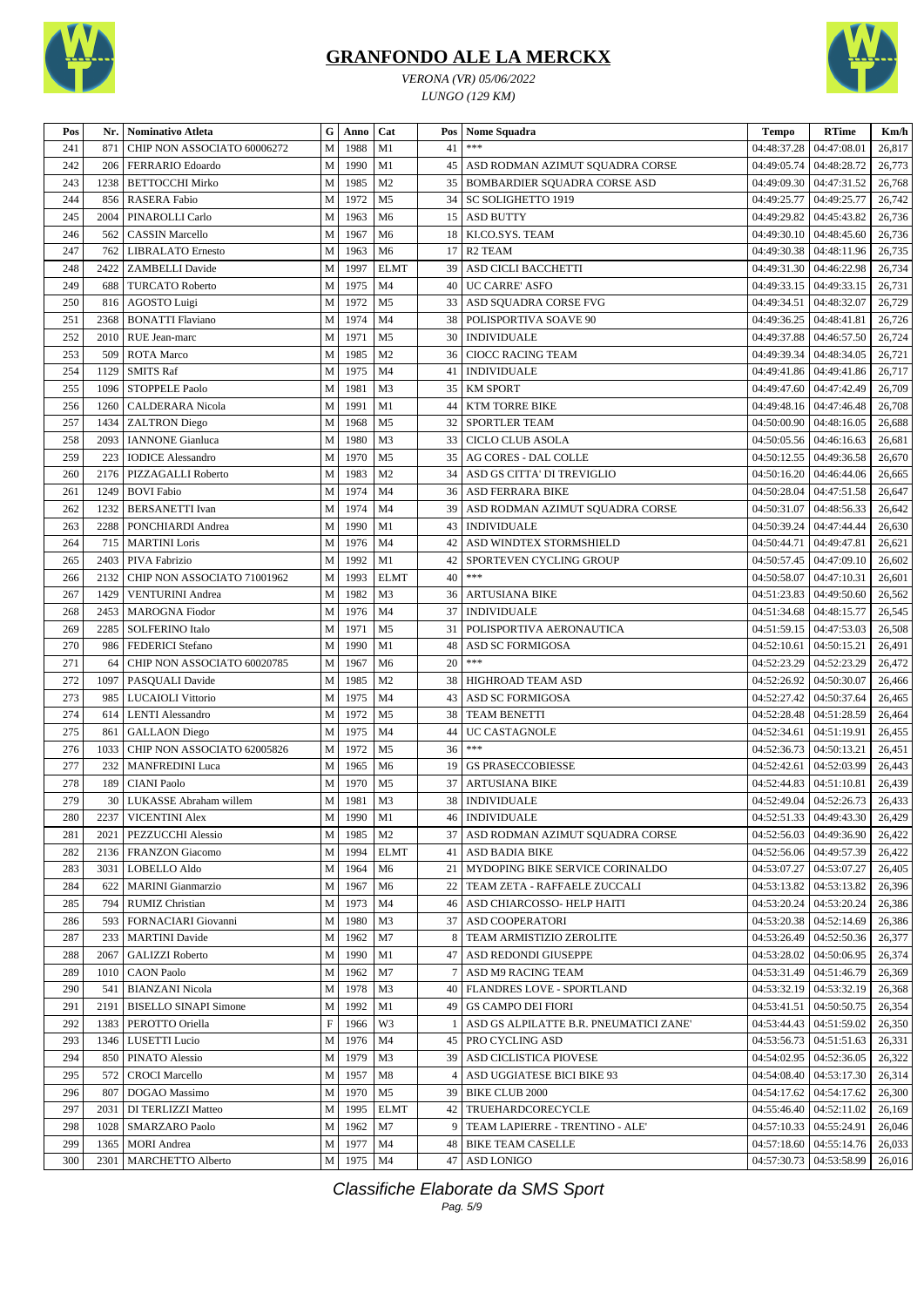



*VERONA (VR) 05/06/2022 LUNGO (129 KM)*

| Pos        | Nr.          | <b>Nominativo Atleta</b>                  | G                         | Anno         | Cat                              |                | Pos   Nome Squadra                                         | <b>Tempo</b> | <b>RTime</b>                  | Km/h             |
|------------|--------------|-------------------------------------------|---------------------------|--------------|----------------------------------|----------------|------------------------------------------------------------|--------------|-------------------------------|------------------|
| 301        | 766          | <b>GALFIONE Alex</b>                      | M                         | 1975         | M <sub>4</sub>                   | 49             | <b>CICLI ROSSI ASD</b>                                     | 04:57:33.92  | 04:56:20.70                   | 26,011           |
| 302        | 2186         | DI PALMA Leandro                          | M                         | 1978         | M <sub>3</sub>                   | 41             | <b>INDIVIDUALE</b>                                         | 04:57:57.55  | 04:55:01.10                   | 25,977           |
| 303        | 1372         | <b>OSNATO</b> Andrea                      | M                         | 1991         | M1                               | 51             | TEAM PASSION FAENTINA                                      | 04:58:45.32  | 04:57:02.22                   | 25,907           |
| 304        | 2440         | PANOZZO Giacomo                           | $\mathbf M$               | 1999         | <b>ELMT</b>                      | 43             | <b>ASD PANOZZO</b>                                         | 04:58:46.48  | 04:54:50.15                   | 25,906           |
| 305        | 2190         | <b>BASSOLI</b> Fabio                      | M                         | 1991         | M1                               | 50             | <b>ASD SWATT CLUB</b>                                      | 04:58:51.48  | 04:56:03.86                   | 25,899           |
| 306        | 2414         | <b>VIEL</b> Andrea                        | M                         | 1982         | M <sub>3</sub>                   | 42             | <b>INDIVIDUALE</b>                                         | 04:59:25.27  | 04:55:42.17                   | 25,850           |
| 307        | 2350         | <b>TORCIANTI Marco</b>                    | $\mathbf M$               | 1977         | M <sub>4</sub>                   | 50             | <b>TEAM CINGOLANI</b>                                      | 04:59:52.93  | 04:56:23.24                   | 25,810           |
| 308        | 1284         | <b>CUCCO</b> Salvatore                    | $\mathbf M$               | 1991         | M1                               | 52             | ASD COOPERATORI                                            | 05:00:16.96  | 05:00:16.96                   | 25,776           |
| 309        | 691          | <b>VIALE</b> Andrea                       | M                         | 1979         | M3                               | 44             | RIVIERA BIKE VENEZIA                                       | 05:00:37.45  | 04:59:46.41                   | 25,746           |
| 310        | 1095         | FAZZINI Nicola maria                      | M                         | 1999         | <b>ELMT</b>                      | 44             | <b>ASD SWATT CLUB</b>                                      | 05:00:49.19  | 04:58:29.19                   | 25,730           |
| 311        | 1390         | PRIZZON Andrea                            | M                         | 1980         | M3                               | 43             | ASD VALCHIARO'                                             | 05:01:04.89  | 04:59:15.88                   | 25,707           |
| 312        | 2406         | <b>TONI</b> Luigi                         | M                         | 1986         | M <sub>2</sub>                   | 41             | ASD GARF.TEAM CICLI MORI                                   | 05:01:45.01  | 05:01:45.01                   | 25,650           |
| 313        | 2407         | <b>GIANNASI</b> Emanuele                  | M                         | 1975         | M <sub>4</sub>                   | 51 I           | ASD GARF.TEAM CICLI MORI                                   | 05:01:45.56  | 04:58:03.56                   | 25,650           |
| 314        | 2221         | <b>CORBELLARI Matteo</b>                  | $\mathbf M$               | 1974         | M <sub>4</sub>                   | 55             | MTB GOLOSINE                                               | 05:01:45.93  | 05:01:45.93                   | 25,649           |
| 315        | 320          | <b>PICCINI Massimo</b>                    | M                         | 1961         | M <sub>7</sub>                   | 11             | <b>TEAM LODA</b>                                           | 05:01:56.54  | 05:01:26.68                   | 25,634           |
| 316        | 1332         | <b>GUATTI ZULIANI Claudia</b>             | $\boldsymbol{\mathrm{F}}$ | 1972         | W3                               | $\overline{c}$ | TEAM COLPACK BALLAN                                        | 05:02:12.10  | 04:59:58.64                   | 25,612           |
| 317        | 1038         | SANTINO Bernardo                          | M                         | 1971         | M <sub>5</sub>                   | 40             | CASSINIS CYCLING TEAM                                      | 05:02:17.79  | 05:00:29.91                   | 25,604           |
| 318        | 1291         | DE PASQUALE Gioacchino                    | M                         | 1977         | M <sub>4</sub>                   | 54             | TOP AUTOMAZIONI BIKE TEAM - ASD OPICS SAN VITO 05:02:23.03 |              | 05:00:51.39                   | 25,597           |
| 319        | 620          | <b>MANFREDINI Christian</b>               | M                         | 1970         | M <sub>5</sub>                   | 42             | TEAM BIKEXP ASD                                            | 05:02:31.95  | 05:01:35.83                   | 25,584           |
| 320        | 2297         | <b>TOSI</b> Tommaso                       | M                         | 1975         | M <sub>4</sub>                   | 52             | <b>GC AQUILE FONTANE</b>                                   | 05:02:33.04  | 04:58:54.47                   | 25,582           |
| 321        | 1294         | DI SALVO Marco                            | M                         | 1971         | M <sub>5</sub>                   | 41             | ASD RODMAN AZIMUT SQUADRA CORSE                            | 05:02:39.91  | 05:01:04.36                   | 25,573           |
| 322        | 1051         | PILLON Liliana                            | $\mathbf F$               | 1986         | W1                               | 5              | ASD GIO' N'DENT - TEAM ENERVIT                             | 05:02:48.71  | 05:00:39.17                   | 25,560           |
| 323        | 2189         | <b>TAROZZO Pietro</b>                     | M                         | 1962         | M <sub>7</sub>                   | 10             | <b>GS 92 CASELLE</b>                                       | 05:02:50.20  | 04:59:44.11                   | 25,558           |
| 324        | 2033         | <b>FRANCHINI</b> Giorgio                  | М                         | 1977         | M <sub>4</sub>                   |                | 53   SPORT amp; HEALTH RACING TEAM                         | 05:02:50.72  | 04:59:35.17                   | 25,558           |
| 325        | 1052         | CARAVELLO Javier                          | M                         | 1978         | M3                               | 45             | <b>VELO CLUB GENOVESE</b>                                  | 05:02:50.99  | 05:00:40.89                   | 25,557           |
| 326        | 648          | PIEROPAN Giuseppe                         | $\mathbf M$               | 1964         | M <sub>6</sub>                   | 23             | TEAM COLLI BERICI 2020                                     | 05:02:55.88  | 05:02:55.88                   | 25,550           |
| 327        | 636          | CHIP NON ASSOCIATO 60019866               | $\mathbf M$               | 1985         | M <sub>2</sub>                   | 42             | $***$                                                      | 05:03:03.25  | 05:02:03.94                   | 25,540           |
| 328        | 2063         | <b>ZUCCA</b> Alessandro                   | M                         | 1990         | M1                               | 53             | ASD GS CITTA' DI TREVIGLIO                                 | 05:04:02.07  | 05:01:03.81                   | 25,458           |
| 329        | 1237         | <b>BESCHI Paolo</b>                       | $\mathbf M$               | 1981         | M <sub>3</sub>                   | 46             | ASD TEAM LODA SPORTIVAMENTE                                | 05:04:17.58  | 05:01:59.50                   | 25,436           |
| 330        | 886          |                                           | M                         | 1980         | M <sub>3</sub>                   | 47             | IL TEAM PINARELLO                                          | 05:04:47.73  | 05:04:47.73                   | 25,394           |
| 331        | 2294         | PASQUAL Fabio<br>ALESSI Angelo            | M                         | 1984         | M <sub>2</sub>                   | 40             | ASD SWATT CLUB                                             | 05:04:48.65  | 05:01:44.57                   | 25,393           |
|            |              |                                           | $\mathbf M$               | 1985         | M <sub>2</sub>                   | 39             |                                                            |              |                               |                  |
| 332<br>333 | 2467<br>2205 | SAVKOVIC Ognjen<br>SANCHEZ Ricardo mario  | $\mathbf M$               | 1993         | <b>ELMT</b>                      | 45             | <b>INDIVIDUALE</b><br><b>INDIVIDUALE</b>                   | 05:04:56.31  | 05:01:19.41<br>05:02:09.24    | 25,382<br>25,306 |
|            |              |                                           |                           |              |                                  |                |                                                            | 05:05:51.15  |                               |                  |
| 334        | 508          | NEGRISOLO Mirko<br><b>SPLENDORE Leris</b> | M<br>M                    | 1976<br>1976 | M <sub>4</sub><br>M <sub>4</sub> | 56             | TEAM ESTEBIKE ZORDAN                                       | 05:05:57.15  | 05:05:07.88                   | 25,298           |
| 335        | 512          |                                           |                           |              |                                  | 57             | ASD POLISPORTIVA TECNOIMPIANTI                             | 05:05:58.52  | 05:05:09.47                   | 25,296           |
| 336        | 758<br>1094  | <b>BAZAN</b> Lino                         | M                         | 1967         | M <sub>6</sub>                   | 25             | ASD TEAM DNA CASTEO<br><b>ASD SWATT CLUB</b>               | 05:06:33.01  | 05:05:15.67                   | 25,249           |
| 337        |              | <b>FAZZINI</b> Davide                     | M                         | 1966         | M <sub>6</sub>                   | 24             |                                                            | 05:07:29.91  | 05:05:13.05                   | 25,171           |
| 338        | 1216         | <b>ANDRIANI Anna</b>                      | $\boldsymbol{\mathrm{F}}$ | 1982         | W <sub>2</sub>                   | 3              | <b>GCD PEDALE MANZANESE</b>                                | 05:08:09.37  | 05:06:01.90                   | 25,117           |
| 339        | 1229         | <b>BELTRAME Gianfranco</b>                | M                         | 1968         | M <sub>5</sub>                   | 44             | <b>GCD PEDALE MANZANESE</b>                                |              | $05:08:15.83$   $05:06:08.22$ | 25,108           |
| 340        | 1340         | LAZZAROTTI Gianluca                       | $\mathbf{M}$              | 1967         | M <sub>6</sub>                   |                | 27 ASD RODMAN AZIMUT SQUADRA CORSE                         |              | 05:08:16.38 05:06:22.06       | 25,108           |
| 341        | 271          | <b>SALVI</b> Claudia                      | F                         | 1972         | W3                               |                | 3 ASD RODMAN AZIMUT SOUADRA CORSE                          |              | $05:08:25.56$   $05:07:44.42$ | 25,095           |
| 342        | 1169         | <b>PAVONI</b> Cesare                      | M                         | 1974         | M <sub>4</sub>                   |                | 59   INDIVIDUALE                                           | 05:08:31.61  | 05:08:31.61                   | 25,087           |
| 343        | 865          | <b>TASSETTO Ezio</b>                      | М                         | 1963         | M <sub>6</sub>                   |                | 29   UC CASTAGNOLE                                         | 05:08:46.21  | 05:07:29.70                   | 25,067           |
| 344        | 632          | <b>MERLI Francesco</b>                    | M                         | 1984         | M <sub>2</sub>                   |                | <b>43 RIVIERA BIKE VENEZIA</b>                             | 05:08:50.32  | 05:07:59.20                   | 25,062           |
| 345        | 2325         | <b>DONADIO</b> Sebastian                  | M                         | 1972         | M <sub>5</sub>                   |                | 43   INDIVIDUALE                                           | 05:08:51.70  | 05:05:05.78                   | 25,060           |
| 346        | 1209         | <b>BRIZZOLA</b> Andrea                    | M                         | 1978         | M <sub>3</sub>                   |                | 49 ASD PRONICYCLING                                        | 05:08:52.99  | 05:06:56.87                   | 25,058           |
| 347        | 858          | SPADETTO Valentino                        | M                         | 1962         | M7                               |                | 12 SSD PEDALE FELTRINO                                     | 05:08:56.46  | 05:07:40.14                   | 25,053           |
| 348        | 2224         | <b>BRUNELLO Claudio</b>                   | M                         | 1964         | M <sub>6</sub>                   |                | 26   ASD CICLO CLUB 77                                     | 05:09:00.94  | 05:06:09.79                   | 25,047           |
| 349        | 2075         | <b>MARAI</b> Cristiano                    | М                         | 1980         | M <sub>3</sub>                   |                | 48   GALLINA COLOSIO EUROFEED                              | 05:09:01.08  | 05:05:23.47                   | 25,047           |
| 350        | 229          | <b>MAGAROTTO Alessio</b>                  | M                         | 1996         | <b>ELMT</b>                      |                | 46 TEAM CICLOCOLOR ASD                                     | 05:09:36.10  | 05:09:36.10                   | 25,000           |
| 351        | 78           | THOMASSEN Ricky enØ                       | M                         | 1989         | M1                               |                | 55   INDIVIDUALE                                           | 05:09:36.55  | 05:09:11.73                   | 24,999           |
| 352        | 133          | <b>GOTTFREDSEN Martin</b>                 | M                         | 1973         | M4                               | 60             | <b>INDIVIDUALE</b>                                         | 05:09:36.85  | 05:09:11.18                   | 24,999           |
| 353        | 1211         | CHIP NON ASSOCIATO 91004655               | M                         | 1964         | M <sub>6</sub>                   | 30             | $***$                                                      | 05:09:40.49  | 05:07:31.42                   | 24,994           |
| 354        | 1244         | <b>BONA Ruggero</b>                       | M                         | 1966         | M <sub>6</sub>                   | 28             | GS CICLOCODOGNO 94                                         | 05:09:44.26  | 05:07:26.49                   | 24,989           |
| 355        | 2429         | <b>MARESCA Antonino</b>                   | М                         | 1974         | M4                               |                | 58   TEAM CICLISMO SORRENTINO                              | 05:09:45.76  | 05:06:26.35                   | 24,987           |
| 356        | 2355         | PROTO Francesco                           | М                         | 1968         | M <sub>5</sub>                   |                | 45   ASD GC ATLETICO                                       | 05:09:52.33  | 05:06:38.18                   | 24,978           |
| 357        | 2076         | <b>FIINI Marco</b>                        | M                         | 1990         | M1                               |                | 54   CEDAS IVECO                                           | 05:10:01.13  | 05:06:39.91                   | 24,966           |
| 358        | 978          | <b>SCHENA Roberto</b>                     | M                         | 1968         | M <sub>5</sub>                   |                | 47   FLANDRES LOVE - SPORTLAND                             | 05:10:28.25  | 05:10:28.25                   | 24,930           |
| 359        | 2263         | <b>FAIT Martino</b>                       | M                         | 1989         | M1                               | 56             | <b>GSA ZEROWIND</b>                                        | 05:11:04.15  | 05:11:04.15                   | 24,882           |
| 360        | 1144         | CHIP NON ASSOCIATO 92001791               | M                         | 1973         | M4                               | 61             | ***                                                        | 05:11:28.88  | 05:09:46.82                   | 24,849           |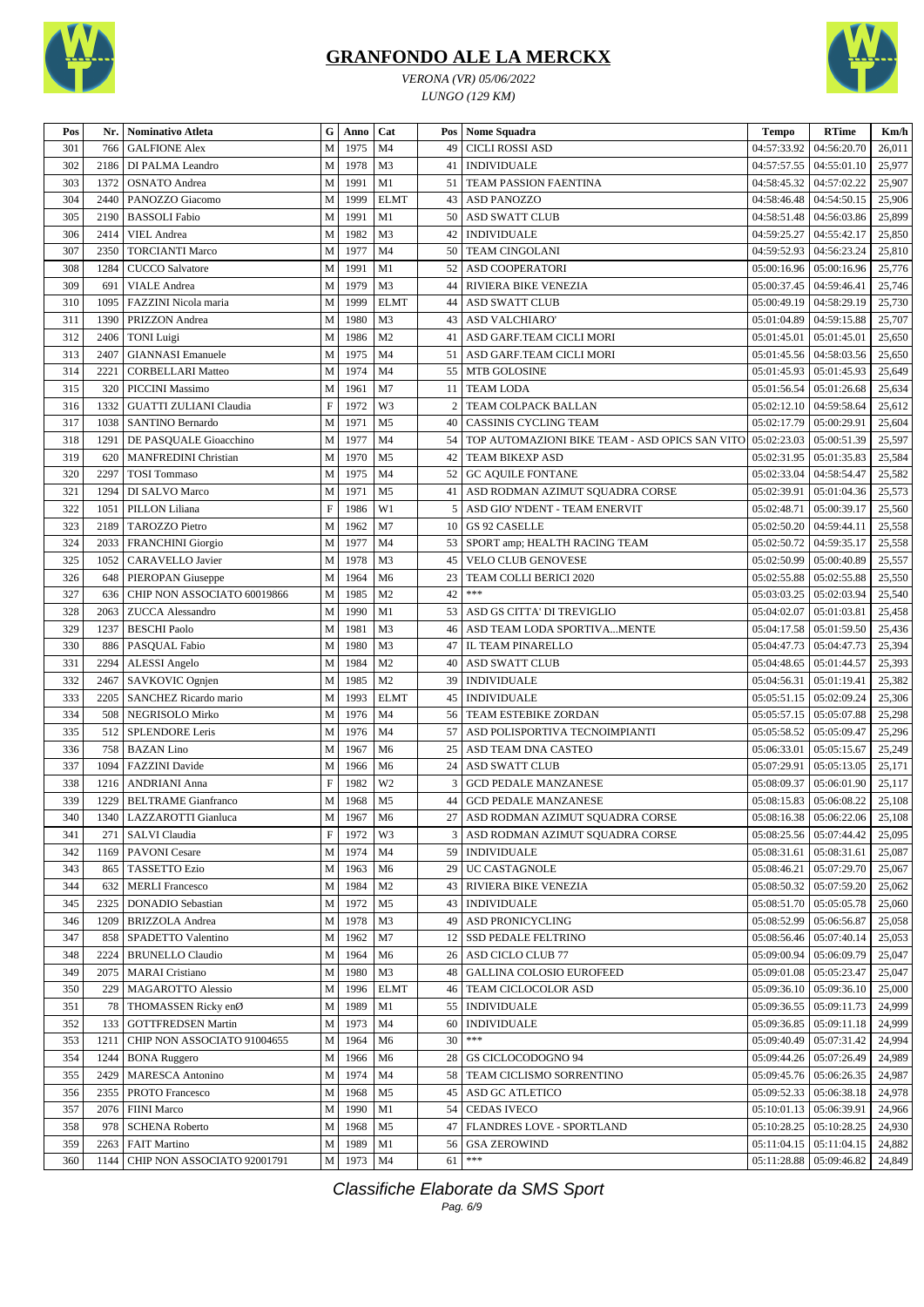





| /ERONA (VR) 05/06/202. |
|------------------------|
| $IINICA$ (190 $VIM$    |

| Pos |      | Nr.   Nominativo Atleta       | G            | Anno      | Cat            |                 | Pos Nome Squadra                                    | <b>Tempo</b> | <b>RTime</b>                   | Km/h   |
|-----|------|-------------------------------|--------------|-----------|----------------|-----------------|-----------------------------------------------------|--------------|--------------------------------|--------|
| 361 | 1376 | PANDOLFI Carlo alberto        | M            | 1968      | M <sub>5</sub> |                 | 46   TOP AUTOMAZIONI BIKE TEAM - ASD OPICS SAN VITO | 05:11:37.93  | 05:10:10.08                    | 24,837 |
| 362 | 1108 | PIEROPAN Franco               | M            | 1968      | M <sub>5</sub> |                 | 48   TREVIMAC BIKE TEAM ASD                         | 05:12:58.10  | 05:10:50.21                    | 24,731 |
| 363 | 1145 | <b>BONACINI Marcello</b>      | $\mathbf M$  | 1976      | M <sub>4</sub> | 62 <sub>1</sub> | <b>ACSI NAZIONALE ROMA</b>                          | 05:14:11.51  | 05:11:35.10                    | 24,635 |
| 364 | 2304 | <b>ZIMBERLIN</b> Maren        | $\mathbf F$  | 1987      | W1             | 6               | <b>INDIVIDUALE</b>                                  | 05:14:34.55  | 05:10:55.23                    | 24,605 |
| 365 | 533  | <b>BRONZINI</b> Stefano       | M            | 1969      | M <sub>5</sub> | 49              | <b>CICLOMILLENNIO</b>                               | 05:14:35.12  | 05:13:49.03                    | 24,604 |
| 366 | 1173 | GIOLO Simone                  | $\mathbf M$  | 1977      | M <sub>4</sub> |                 | 63 BIKE TEAM CASELLE ASD                            | 05:14:35.64  | 05:12:34.45                    | 24,603 |
| 367 | 181  | <b>CAGNIN Rino</b>            | M            | 1951      | M8             | 5 <sup>1</sup>  | TEAM ARMISTIZIO ZEROLITE                            | 05:14:37.13  | 05:13:57.13                    | 24,601 |
| 368 | 2342 | SILVESTRI Federico            | M            | 1993      | <b>ELMT</b>    |                 | 47   KM SPORT                                       | 05:14:51.72  | 05:10:43.91                    | 24,582 |
| 369 |      | 526   MARTINI Michele         | $\mathbf M$  | 1974      | M <sub>4</sub> |                 | 65 KM SPORT                                         | 05:14:58.24  | 05:13:53.33                    | 24,574 |
| 370 | 619  | <b>MANFREDINI Mirko</b>       | $\mathbf{M}$ | 1974      | M <sub>4</sub> | 66              | TEAM BIKEXP ASD                                     | 05:15:05.64  | 05:14:06.00                    | 24,564 |
| 371 | 1304 | <b>FAVARETTO Michele</b>      | M            | 1984      | M <sub>2</sub> | 44              | TEAM ARMISTIZIO ZEROLITE                            | 05:15:06.48  | 05:15:06.48                    | 24,563 |
| 372 | 1299 | <b>DREOSSO</b> Ivano          | $\mathbf{M}$ | 1966      | M <sub>6</sub> | 31              | <b>GCD PEDALE MANZANESE</b>                         | 05:15:21.07  | 05:13:11.00                    | 24,544 |
| 373 | 1382 | PELLIZZARI Luca               | M            | 1976      | M <sub>4</sub> | 64              | <b>GCD PEDALE MANZANESE</b>                         | 05:15:23.64  | 05:13:12.65                    | 24,541 |
| 374 | 2131 | <b>SFORZIN Marco</b>          | M            | 2001      | <b>ELMT</b>    |                 | 49 ASD AMICI IN BICI                                | 05:16:58.83  | 05:16:58.83                    | 24,418 |
| 375 | 597  | GALEAZZO Andrea               | M            | 1965      | M <sub>6</sub> |                 | 34   TEAM ARMISTIZIO ZEROLITE                       | 05:17:06.56  | 05:16:20.34                    | 24,408 |
| 376 | 2254 | SPARACO Marco                 | M            | 1964      | M <sub>6</sub> | 32              | POLISPORTIVA AERONAUTICA                            | 05:17:36.98  | 05:13:31.79                    | 24,369 |
| 377 | 659  | <b>RETTORE Massimo</b>        | $\mathbf{M}$ | 1997      | <b>ELMT</b>    | 48              | <b>ASD THE TWINS</b>                                | 05:17:49.85  | 05:16:46.58                    | 24,353 |
| 378 | 2015 | <b>TONAZZINI Francesco</b>    | $\mathbf{M}$ | 1967      | M <sub>6</sub> | 33 <sup>1</sup> | CICLISTICA FORTE DEI MARMI                          | 05:17:55.44  | 05:14:21.81                    | 24,345 |
| 379 | 2459 | D'ARCO Claudio                | M            | 1959      | M <sub>7</sub> |                 | 13 ASD ZANOLA RIVOLTELLA                            | 05:18:19.63  | 05:14:49.99                    | 24,315 |
| 380 | 1302 | <b>FANCHINI Paolo</b>         | M            | 1962      | M <sub>7</sub> | 14              | ASD CICLO DELTA 2.0                                 | 05:18:25.54  | 05:18:25.54                    | 24,307 |
| 381 | 2315 | <b>FAVARO</b> Marco           | M            | 1986      | M <sub>2</sub> |                 | 45 R2 TEAM                                          | 05:18:37.83  | 05:18:37.83                    | 24,291 |
| 382 | 29   | <b>CAUSSE' Thomas</b>         | $\mathbf M$  | 1975      | M <sub>4</sub> | 69              | <b>INDIVIDUALE</b>                                  | 05:18:43.32  | 05:18:18.67                    | 24,284 |
| 383 | 824  | <b>ALESSI Paolo</b>           | M            | 1981      | M <sub>3</sub> |                 | 50   TEAM LODA MILLENNIUM                           | 05:18:44.52  | 05:17:16.00                    | 24,283 |
| 384 | 2135 | <b>BELLUCCO Milo</b>          | M            | 1973      | M <sub>4</sub> | 67              | ASD VELO CLUB DUE TORRI ROVIGO                      | 05:18:55.16  | 05:15:21.90                    | 24,269 |
| 385 | 2188 | POLLONO Paula                 | $\mathbf F$  | 1977      | W <sub>2</sub> |                 | 4   INDIVIDUALE                                     | 05:19:21.87  | 05:16:24.15                    | 24,236 |
| 386 | 1347 | <b>MAGON</b> Michele          | M            | 1977      | M <sub>4</sub> |                 | 68 BIKE TEAM CASELLE                                | 05:19:23.56  | 05:17:22.22                    | 24,233 |
| 387 | 846  | <b>BOLOGNIN Nicola</b>        | M            | 1969      | M <sub>5</sub> |                 | 51   ASD CICLISTICA PIOVESE                         | 05:19:54.23  | 05:19:54.23                    | 24,195 |
| 388 | 563  | <b>CASTAGNETTI Alessandro</b> | M            | 1971      | M <sub>5</sub> |                 | 50 ASD COOPERATORI                                  | 05:20:53.83  | 05:19:47.70                    | 24,120 |
| 389 | 993  | <b>FATTORI</b> Alberto        | M            | 1973      | M <sub>4</sub> |                 | 70 ASD REVELO                                       | 05:21:21.08  | 05:19:12.37                    | 24,086 |
| 390 | 859  | <b>AMONTI Ricardo</b>         | M            | 1962      | M <sub>7</sub> |                 | 16 SSD PEDALE FELTRINO                              | 05:22:29.57  | 05:21:11.71                    | 24,001 |
| 391 | 2129 | PIZZOLATO Enrico              | $\mathbf M$  | 1973      | M <sub>4</sub> |                 | 71   TEAM SPORTLER TREVISO                          | 05:22:37.22  | 05:19:21.99                    | 23,991 |
| 392 | 2028 | <b>INNOCENZI Fabio</b>        | M            | 1961      | M <sub>7</sub> |                 | 15 CICLI TAGLIARO                                   | 05:22:58.72  | 05:18:47.66                    | 23,964 |
| 393 | 1361 | <b>MOI</b> Alessio            | M            | 1979      | M <sub>3</sub> |                 | 51 GCD PEDALE MANZANESE                             | 05:23:12.61  | 05:21:00.30                    | 23,947 |
| 394 | 891  | <b>MARCON</b> Alessandro      | $\mathbf{M}$ | 1978      | M <sub>3</sub> |                 | 52   IL TEAM PINARELLO                              | 05:23:16.14  | 05:21:50.82                    | 23,943 |
| 395 | 2379 | <b>RUATTI Giacomo</b>         | M            | 1987      | M <sub>2</sub> |                 | 46   INDIVIDUALE                                    | 05:23:23.15  | 05:20:12.17                    | 23,934 |
| 396 | 990  | <b>BERTONE</b> Iride          | $\mathbf F$  | 1989      | W1             | $7\overline{ }$ | BIKE4LANGHE SQUADRA CORSE                           | 05:23:33.77  | 05:22:02.54                    | 23,921 |
| 397 | 989  | <b>MIELE Matteo</b>           | M            | 1991      | M1             |                 | 57   BIKE4LANGHE SQUADRA CORSE                      | 05:23:33.89  | 05:22:03.91                    | 23,921 |
| 398 | 1358 | <b>MASSI</b> Federico         | $\mathbf M$  | 1971      | M <sub>5</sub> | 52              | GS SPORTISSIMO TOP LEVEL                            | 05:23:34.20  | 05:20:58.95                    | 23,921 |
| 399 | 2331 | <b>CAMPELLO</b> Franco        | $\mathbf M$  | 1963      | M <sub>6</sub> |                 | <b>36 TEAM BERTOLDO</b>                             |              | 05:23:34.34   05:22:55.20      | 23,920 |
| 400 |      | 1316 FRANCO Michele           |              | M 1968 M5 |                |                 | 53 ASDC CARNIA BIKE                                 |              | 05:24:14.64 05:22:24.42 23,871 |        |
| 401 | 2144 | <b>POLDI</b> Francesco        | M            | 1993      | <b>ELMT</b>    |                 | 50   MTB GOLOSINE                                   |              | 05:25:35.63   05:25:35.63      | 23,772 |
| 402 | 2419 | <b>RAGGL Markus</b>           | $\mathbf M$  | 1963      | M6             |                 | 35   INDIVIDUALE                                    | 05:26:41.68  | 05:22:33.61                    | 23,692 |
| 403 | 2451 | TOSO Luca                     | $\mathbf M$  | 1969      | M5             |                 | 54 TEAM ARMISTIZIO ZEROLITE                         | 05:27:04.78  | 05:23:02.26                    | 23,664 |
| 404 | 860  | <b>BIANCO</b> Massimo         | $\mathbf M$  | 1976      | M <sub>4</sub> |                 | 72   SC SOLIGHETTO 1919                             | 05:27:26.19  | 05:26:07.28                    | 23,638 |
| 405 | 2382 | SILIGARDI Federica            | $\mathbf F$  | 1991      | W1             |                 | 8 LA BOTTEGA CASINALBO                              | 05:27:50.01  | 05:26:58.09                    | 23,610 |
| 406 | 789  | DELLA MORA Roberto            | M            | 1972      | M <sub>5</sub> |                 | 56   ASD CHIARCOSSO - HELP HAITI                    | 05:27:55.79  | 05:26:49.18                    | 23,603 |
| 407 | 2409 | PASTORELLI Luca               | $\mathbf M$  | 1983      | M <sub>2</sub> |                 | 47 GS SPORTISSIMO TOP LEVEL                         | 05:28:19.16  | 05:24:15.15                    | 23,575 |
| 408 | 1110 | <b>CROBEDDU Sandro</b>        | M            | 1966      | M <sub>6</sub> |                 | 38 GSC MORLUPO                                      | 05:28:21.95  | 05:26:01.21                    | 23,571 |
| 409 | 1109 | SPREGA Tommaso                | $\mathbf M$  | 1958      | M7             |                 | 17 GSC MORLUPO                                      | 05:28:22.09  | 05:26:01.34                    | 23,571 |
| 410 | 2441 | <b>COASSIN Fabio</b>          | $\mathbf M$  | 1972      | M <sub>5</sub> |                 | 55   BANDIZIOL CYCLING TEAM ASD                     |              | 05:28:24.30   05:25:26.55      | 23,568 |
| 411 | 1319 | <b>FREGUIA Piero</b>          | $\mathbf M$  | 1964      | M <sub>6</sub> |                 | 37   GS PRASECCOBIESSE                              | 05:28:44.04  | 05:25:59.49                    | 23,545 |
| 412 | 607  | <b>GUERZONI</b> Davide        | $\mathbf M$  | 1983      | M <sub>2</sub> |                 | 48 LA BOTTEGA CASINALBO                             | 05:28:57.91  | 05:28:06.74                    | 23,528 |
| 413 | 925  | CHIP NON ASSOCIATO 60009903   | $\mathbf M$  | 1963      | M <sub>6</sub> | 40              | $***$                                               | 05:29:15.60  | 05:29:15.60                    | 23,507 |
| 414 | 2389 | GUSSAGO Enrico                | $\mathbf M$  | 1956      | M8             |                 | 6 POLISPORTIVA CAMIGNONE                            | 05:29:31.73  | 05:26:15.62                    | 23,488 |
| 415 | 32   | SIPKEMA Willem                | M            | 1984      | M <sub>2</sub> |                 | 50   INDIVIDUALE                                    | 05:29:46.56  | 05:29:28.75                    | 23,470 |
| 416 | 984  | <b>BRANCAGLION Rodrigo</b>    | M            | 1981      | M <sub>3</sub> |                 | 53 ASD SC FORMIGOSA                                 | 05:30:45.56  | 05:28:31.54                    | 23,401 |
| 417 | 2356 | COCCA Stefano                 | $\mathbf M$  | 1974      | M4             |                 | 75   INDIVIDUALE                                    | 05:31:11.54  | 05:31:11.54                    | 23,370 |
| 418 | 883  | PLANO Giovanni                | $\mathbf M$  | 1971      | M <sub>5</sub> |                 | 57   IL TEAM PINARELLO                              | 05:31:14.75  | 05:29:49.36                    | 23,366 |
| 419 | 1225 | <b>BATTAGLIA Stefano</b>      | M            | 1981      | M <sub>3</sub> |                 | 54   ASD TEAM C amp; P                              | 05:31:22.21  | 05:28:57.35                    | 23,358 |
| 420 |      | 1419   TANDIN Michele         |              | M 1970    | M <sub>5</sub> |                 | 58 ASD CICLO DELTA 2.0                              |              | 05:31:31.65   05:29:50.64      | 23,346 |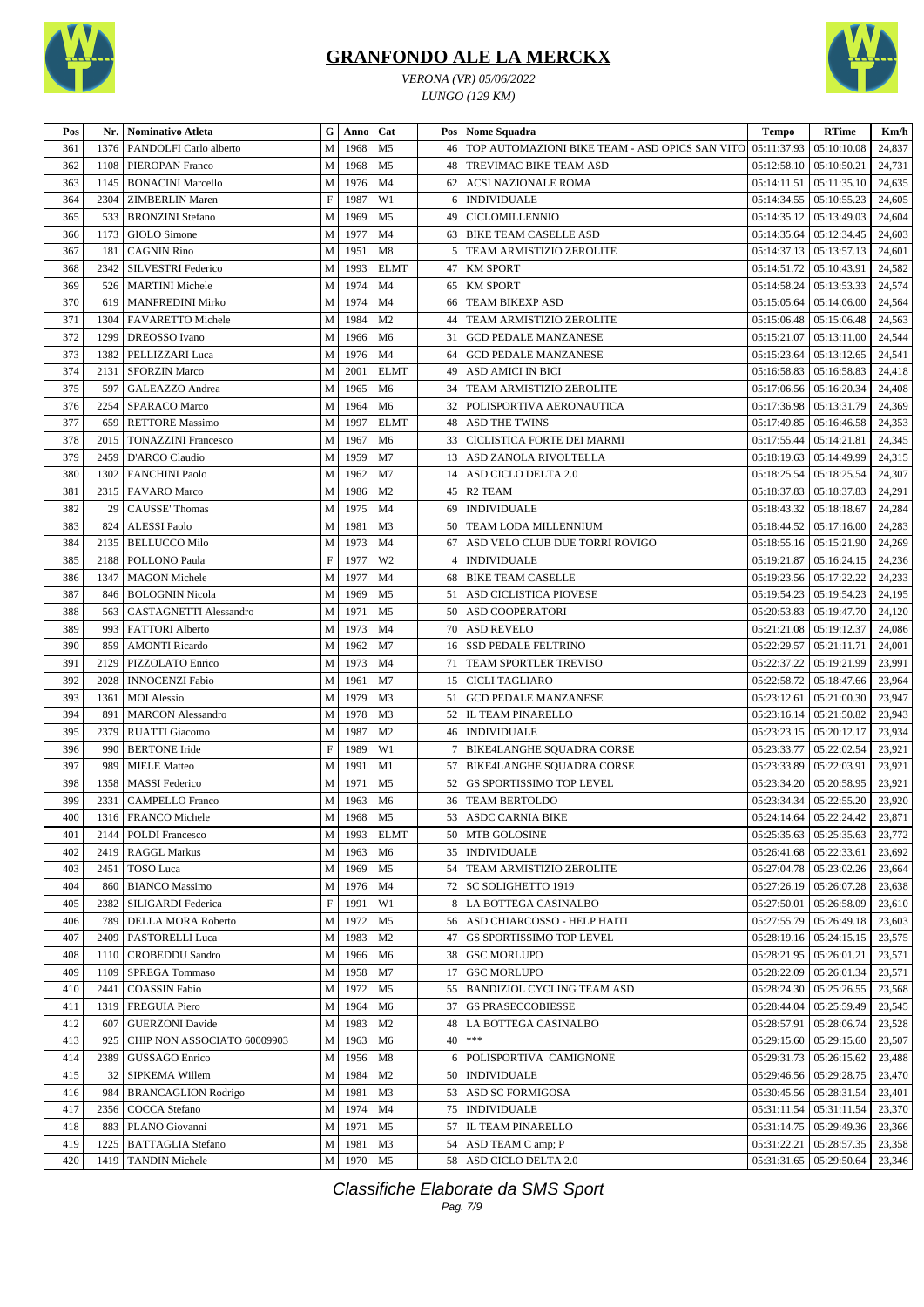

*VERONA (VR) 05/06/2022 LUNGO (129 KM)*



| Pos | Nr.  | <b>Nominativo Atleta</b>     | G                         | Anno | Cat            |                 | Pos Nome Squadra                          | <b>Tempo</b> | <b>RTime</b>                  | Km/h   |
|-----|------|------------------------------|---------------------------|------|----------------|-----------------|-------------------------------------------|--------------|-------------------------------|--------|
| 421 | 1445 | <b>ZORDAN</b> Denis          | M                         | 1973 | M <sub>4</sub> | 74              | <b>GC AQUILE FONTANE</b>                  | 05:31:32.05  | 05:29:50.80                   | 23,346 |
| 422 | 1413 | <b>SOINI Mario</b>           | M                         | 1959 | M7             |                 | 18 SC ALA                                 | 05:31:32.76  | 05:29:49.27                   | 23,345 |
| 423 | 1363 | MONTAGNOLA Giuseppe          | M                         | 1962 | M <sub>7</sub> | 19              | ASD TEAM C amp; P                         | 05:31:33.45  | 05:31:33.45                   | 23,344 |
| 424 | 1072 | <b>CUCCAROLLO Alberto</b>    | M                         | 1985 | M <sub>2</sub> | 49              | ASD TEAM C amp; P                         | 05:31:34.34  | 05:29:08.63                   | 23,343 |
| 425 | 1073 | GALLEAZZO Elena francesca    | $\boldsymbol{\mathrm{F}}$ | 1989 | W1             | 9               | ASD TEAM C amp; P                         | 05:31:34.48  | 05:29:11.70                   | 23,343 |
| 426 | 1326 | <b>GIACOMELLI Diego</b>      | M                         | 1965 | M6             | 39              | ASD TEAM C amp; P                         | 05:31:34.89  | 05:29:12.43                   | 23,343 |
| 427 | 1293 | DI BENEDETTO Massimiliano    | M                         | 1976 | M <sub>4</sub> | 73              | ASD TEAM C amp; P                         | 05:31:34.91  | 05:29:18.61                   | 23,343 |
| 428 | 1444 | ZILIOTTO Gianni              | M                         | 1970 | M <sub>5</sub> | 59              | ASD TEAM C amp; P                         | 05:31:37.74  | 05:31:37.74                   | 23,339 |
| 429 | 2155 | GASPERONI Roberto            | M                         | 1988 | M1             | 59              | SAN MARINO MTB TEAM                       | 05:31:58.31  | 05:29:09.81                   | 23,315 |
| 430 | 1163 | NEGRETTO Roberto             | M                         | 1965 | M <sub>6</sub> | 41              | <b>EVOLUTION BIKE - TEAM CALA</b>         | 05:32:03.81  | 05:30:03.98                   | 23,309 |
| 431 | 3085 | CERIANI Paolo ambrogio       | M                         | 1988 | M1             | 58              | <b>ASD HELIOS</b>                         | 05:32:07.43  | 05:27:25.64                   | 23,305 |
| 432 | 2169 | SAVIOLI Filippo              | M                         | 1972 | M <sub>5</sub> | 60              | ASD CICLISTICA PIOVESE                    | 05:32:12.33  | 05:32:12.33                   | 23,299 |
| 433 | 2202 | <b>TENAN Luca</b>            | M                         | 1961 | M7             | 20              | ASD CICLO DELTA 2.0                       | 05:33:10.53  | 05:33:10.53                   | 23,231 |
| 434 | 655  | <b>RADICI</b> Stefano        | M                         | 1967 | M <sub>6</sub> | 42              | TEAM ZETA - RAFFAELE ZUCCALI              | 05:35:01.16  | 05:34:10.61                   | 23,103 |
| 435 | 537  | <b>BARBI</b> Cristian        | M                         | 1974 | M <sub>4</sub> | 76              | <b>SCBB CICLISTICA MIGLIARINO</b>         | 05:35:44.13  | 05:34:52.16                   | 23,054 |
| 436 | 2073 | <b>CAVALLARO</b> Paolo       | M                         | 1984 | M <sub>2</sub> | 51              | POLISPORTIVA AERONAUTICA                  | 05:36:49.66  | 05:32:43.94                   | 22,979 |
| 437 | 1001 | <b>DE PRAET Patrick</b>      | M                         | 1960 | M7             | 21              | <b>INDIVIDUALE</b>                        | 05:36:50.08  | 05:34:36.06                   | 22,979 |
| 438 | 1171 | <b>SACCHET Tommaso</b>       | M                         | 1993 | <b>ELMT</b>    | 51              | FELTREVELO' CICLI DALLA ROSA              | 05:38:05.92  | 05:35:51.76                   | 22,893 |
| 439 | 1170 | <b>CORSO Erik</b>            | M                         | 1988 | M1             | 60              | FELTREVELO' CICLI DALLA ROSA              | 05:38:06.34  | 05:35:51.63                   | 22,892 |
| 440 | 650  | PIOTTI Ezio                  | M                         | 1962 | M7             | 22              | FLANDRES LOVE - SPORTLAND                 | 05:38:23.08  | 05:37:29.61                   | 22,873 |
| 441 | 586  | FERRAGLIO Corrado            | M                         | 1966 | M <sub>6</sub> | 43              | ASD CICLI BETTONI                         | 05:38:23.63  | 05:37:29.60                   | 22,873 |
| 442 | 693  | <b>ZANI</b> Domenico         | M                         | 1960 | M7             | 23              | FLANDRES LOVE - SPORTLAND                 | 05:38:23.96  | 05:37:30.94                   | 22,872 |
| 443 | 1400 | <b>SALARDI</b> Mattia        | M                         | 1987 | M <sub>2</sub> | 52              | SQUADRAREGGIO ASD                         | 05:41:19.56  | 05:39:10.96                   | 22,676 |
| 444 | 905  | DE SALVE Giuseppe            | M                         | 1979 | M <sub>3</sub> | 55              | IL TEAM PINARELLO                         | 05:42:17.51  | 05:42:17.51                   | 22,612 |
| 445 | 1042 | DE ROSA Luca                 | M                         | 1968 | M <sub>5</sub> | 61              | <b>SIMION RACE TEAM</b>                   | 05:42:28.74  | 05:39:55.96                   | 22,600 |
| 446 | 66   | STOCKMANS Pieter             | M                         | 1979 | M3             | 56              | <b>INDIVIDUALE</b>                        | 05:43:26.70  | 05:43:26.70                   | 22,536 |
| 447 | 2125 | <b>GOVONI</b> Daniele        | M                         | 1970 | M <sub>5</sub> | 62              | ASD BIKE ACTION TEAM                      | 05:44:28.67  | 05:40:47.13                   | 22,469 |
| 448 | 2354 | PICCOLI Serena               | $\boldsymbol{\mathrm{F}}$ | 1995 | <b>EWS</b>     | 3               | TRAGUARDO VOLANTE RACING                  | 05:44:59.94  | 05:41:27.44                   | 22,435 |
| 449 | 2238 | <b>SALVIOLI</b> Emanuele     | M                         | 1992 | M1             | 61              | LA FONTANA CIRC.POLIVALENTE               | 05:47:28.19  | 05:44:45.30                   | 22,275 |
| 450 | 561  | <b>CASARINI</b> Alberto      | M                         | 1989 | M1             | 62              | LA FONTANA CIRC.POLIVALENTE               | 05:47:28.45  | 05:44:53.90                   | 22,275 |
| 451 | 2357 | <b>CAMPIGOTTO Maurizio</b>   | M                         | 1967 | M <sub>6</sub> | 44              | ASD GC SANTA CRISTINA                     | 05:47:59.36  | 05:43:57.31                   | 22,242 |
| 452 | 1280 | <b>COPELLI</b> Andrea        | M                         | 1973 | M <sub>4</sub> | 77              | LA FONTANA CIRC.POLIVALENTE               | 05:48:10.81  | 05:45:36.31                   | 22,230 |
| 453 | 826  | <b>BORTOLETTO Alessandro</b> | M                         | 1977 | M <sub>4</sub> | 78              | <b>ASD SWATT CLUB</b>                     | 05:48:37.96  | 05:47:13.99                   | 22,201 |
| 454 | 825  | <b>CESCHIN Silvia</b>        | F                         | 1984 | W1             | 10              | <b>ASD SWATT CLUB</b>                     | 05:48:38.24  | 05:48:38.24                   | 22,201 |
| 455 | 2180 | MARCHILI JosÉ pablo          | M                         | 1966 | M <sub>6</sub> | 45              | <b>INDIVIDUALE</b>                        | 05:48:40.47  | 05:44:49.68                   | 22,198 |
| 456 | 2358 | <b>CERELLO</b> Filippo       | M                         | 1968 | M <sub>5</sub> | 64              | ASD GC SANTA CRISTINA                     | 05:48:53.65  | 05:48:53.65                   | 22,184 |
| 457 | 2369 | <b>VINCENTI Vito</b>         | M                         | 1971 | M <sub>5</sub> | 63              | POLISPORTIVA FUMANE ASD                   | 05:49:05.20  | 05:46:08.46                   | 22,172 |
| 458 | 2370 | <b>TOBINI</b> Silvia         | $\boldsymbol{\mathrm{F}}$ | 1973 | W <sub>2</sub> | 5               | ASD TEAM RANA - TAGLIARO                  | 05:49:05.30  | 05:46:09.02                   | 22,172 |
| 459 | 2192 | <b>COSTA Aldo</b>            | M                         | 1989 | M1             | 63              | ASD TEAM RANA - TAGLIARO                  |              | 05:49:17.99   05:46:06.44     | 22,159 |
| 460 |      | 1234 BERTOLANI Giacomo       | M                         | 1991 | M1             |                 | 64 LA FONTANA CIRC.POLIVALENTE            |              | 05:50:04.72 05:47:26.54       | 22,109 |
| 461 | 888  | <b>BONFIGLIOLI Bruno</b>     | M                         | 1956 | M8             | $\tau$          | IL TEAM PINARELLO                         |              | $05:50:16.65$   $05:48:47.81$ | 22,097 |
| 462 | 2150 | FRACCARO Stefano             | M                         | 1962 | M7             | 24 <sup>1</sup> | <b>INDIVIDUALE</b>                        | 05:51:00.99  | 05:48:22.69                   | 22,050 |
| 463 | 637  | <b>MORETTI Francesco</b>     | M                         | 1975 | M <sub>4</sub> | 79              | PIER GIORGIO FRASSATI CYCLING TEAM A.S.D. | 05:52:03.26  | 05:51:02.60                   | 21,985 |
| 464 | 915  | <b>TORESAN Mauro</b>         | M                         | 1967 | M6             | 47              | IL TEAM PINARELLO                         | 05:52:10.05  | 05:52:10.05                   | 21,978 |
| 465 | 907  | DE WRACHIEN Enrico           | M                         | 1961 | M7             |                 | 25   IL TEAM PINARELLO                    | 05:52:10.51  | 05:50:47.49                   | 21,978 |
| 466 | 704  | <b>DIRK</b> Smets            | M                         | 1967 | M <sub>6</sub> |                 | 46   INDIVIDUALE                          | 05:52:21.03  | 05:51:09.29                   | 21,967 |
| 467 | 2316 | AMBROSIO Mattia              | M                         | 1995 | <b>ELMT</b>    |                 | 52   INDIVIDUALE                          |              | 05:53:14.68   05:50:11.25     | 21,911 |
| 468 | 2463 | <b>GRASSI</b> Roberto        | M                         | 1983 | M <sub>2</sub> |                 | 53 ASD ROMA CICLISMO SSDRL                | 05:53:17.65  | 05:50:09.50                   | 21,908 |
| 469 | 1207 | PANCIROLI David              | M                         | 1978 | M <sub>3</sub> |                 | 57 TEAM CICLI CAMPIOLI                    | 05:54:00.46  | 05:51:32.23                   | 21,864 |
| 470 | 1220 | <b>BARTOLOMEO Luca</b>       | M                         | 1987 | M <sub>2</sub> |                 | 54   LA FONTANA CIRC.POLIVALENTE          | 05:55:56.50  | 05:53:24.41                   | 21,745 |
| 471 | 1261 | <b>CALEFFI</b> Lorenzo       | M                         | 1997 | <b>ELMT</b>    |                 | 53   LA FONTANA CIRC.POLIVALENTE          | 05:55:56.92  | 05:53:32.78                   | 21,745 |
| 472 | 954  | <b>CARLSEN Mikkel</b>        | M                         | 1975 | M <sub>4</sub> |                 | 80   INDIVIDUALE                          | 05:56:20.14  | 05:56:20.14                   | 21,721 |
| 473 | 805  | <b>STECCA Denis</b>          | M                         | 1967 | M <sub>6</sub> | 49              | R <sub>2</sub> TEAM                       | 05:56:45.74  | 05:55:27.87                   | 21,695 |
| 474 | 2280 | SOLZA Filippo                | M                         | 1996 | <b>ELMT</b>    |                 | 54   TEAM OROGILDO 2000                   | 05:57:51.19  | 05:54:46.96                   | 21,629 |
| 475 | 2128 | MASTROMARTINO Lorenzo        | M                         | 1966 | M <sub>6</sub> | 48              | CICLISTICA SALERNITANA NICOLA ROMANO      | 05:57:59.97  | 05:54:54.46                   | 21,620 |
| 476 | 504  | <b>BARBARO Luigi</b>         | M                         | 1970 | M <sub>5</sub> |                 | 66 POLISPORTIVA AURORA                    | 05:58:15.60  | 05:58:15.60                   | 21,604 |
| 477 | 1236 | <b>BERTOLINI</b> Luca        | M                         | 1965 | M <sub>6</sub> |                 | 50 GS PRASECCOBIESSE                      | 05:58:38.18  | 05:56:35.92                   | 21,582 |
| 478 | 2077 | <b>ZAMICHELE Davide</b>      | M                         | 1985 | M <sub>2</sub> |                 | 55   MTB SOPRAZOCCO                       | 05:58:39.94  | 05:54:35.13                   | 21,580 |
| 479 | 2187 | DONADIO Daniela              | $\boldsymbol{\mathrm{F}}$ | 1974 | W <sub>2</sub> |                 | 6 INDIVIDUALE                             | 05:58:54.84  | 05:55:59.06                   | 21,565 |
| 480 | 2170 | <b>MATTEUCCI</b> Antonello   | M                         | 1966 | M <sub>6</sub> |                 | 52 ASD ROAD BIKE CANTALICE                |              | 05:59:06.20   05:59:06.20     | 21,554 |